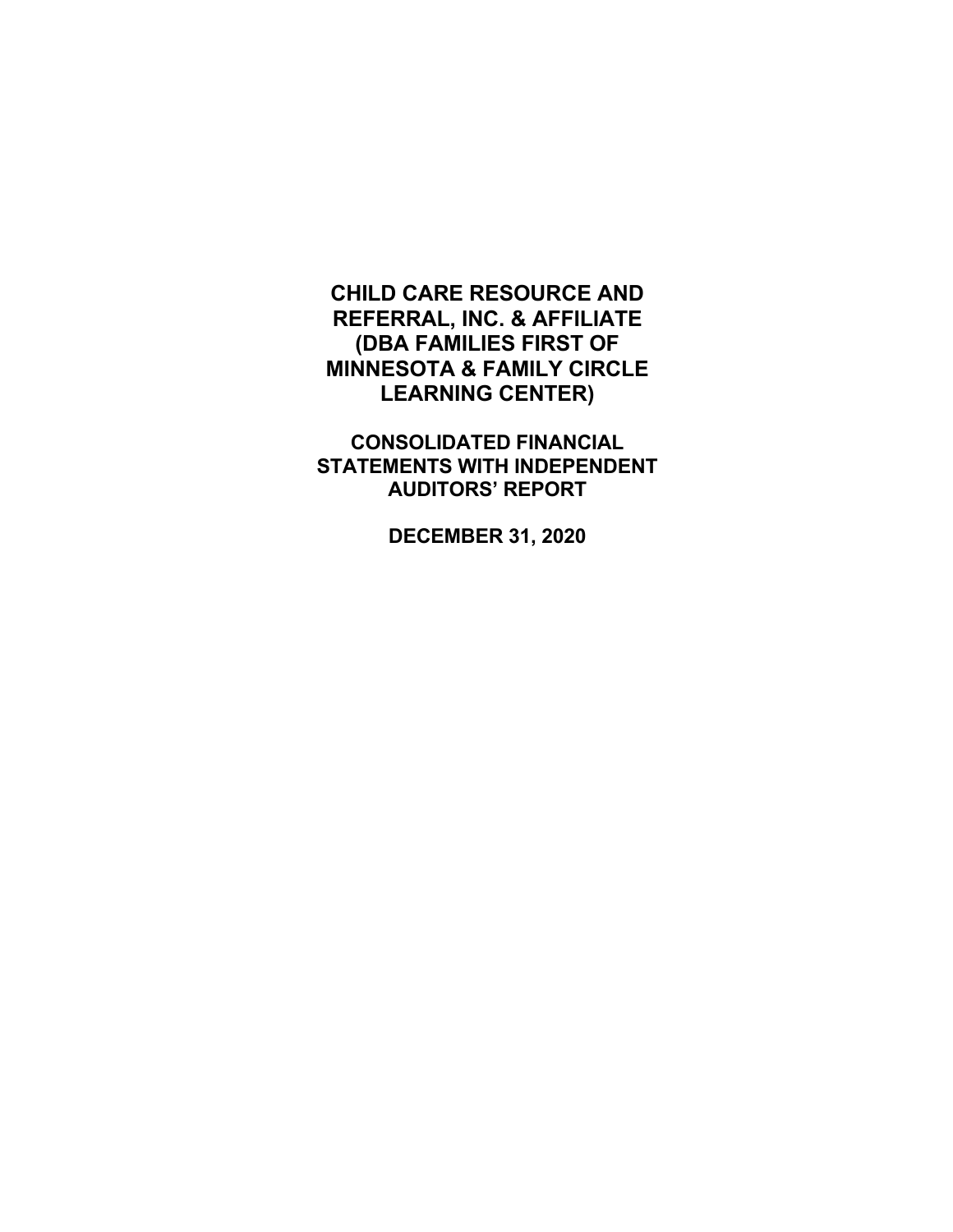# TABLE OF CONTENTS

# DECEMBER 31, 2020

#### Page

2-3 Independent Auditors' Report

### **CONSOLIDATED FINANCIAL STATEMENTS**

- 4 Consolidated Statement of Financial Position
- 5 Consolidated Statement of Activities
- 6 Consolidated Statement of Functional Expenses
- 7-8 Consolidated Statement of Cash Flows
- 9-17 Notes to Consolidated Financial Statements

### **SUPPLEMENTARY INFORMATION**

- 18 Schedule of Expenditures of Federal Awards
- 19 Notes to the Schedule of Expenditures of Federal Awards

### **OTHER REPORTS**

- 20-21 Independent Auditors' Report on Internal Control over Financial Reporting and on Compliance and Other Matters Based on an Audit of Consolidated Financial Statements Performed in Accordance with *Government Auditing Standards*
- 22-23 Independent Auditors' Report on Compliance for Each Major Federal Program and on Internal Control over Compliance Required by the Uniform Guidance
- 24-25 Schedule of Findings and Questioned Costs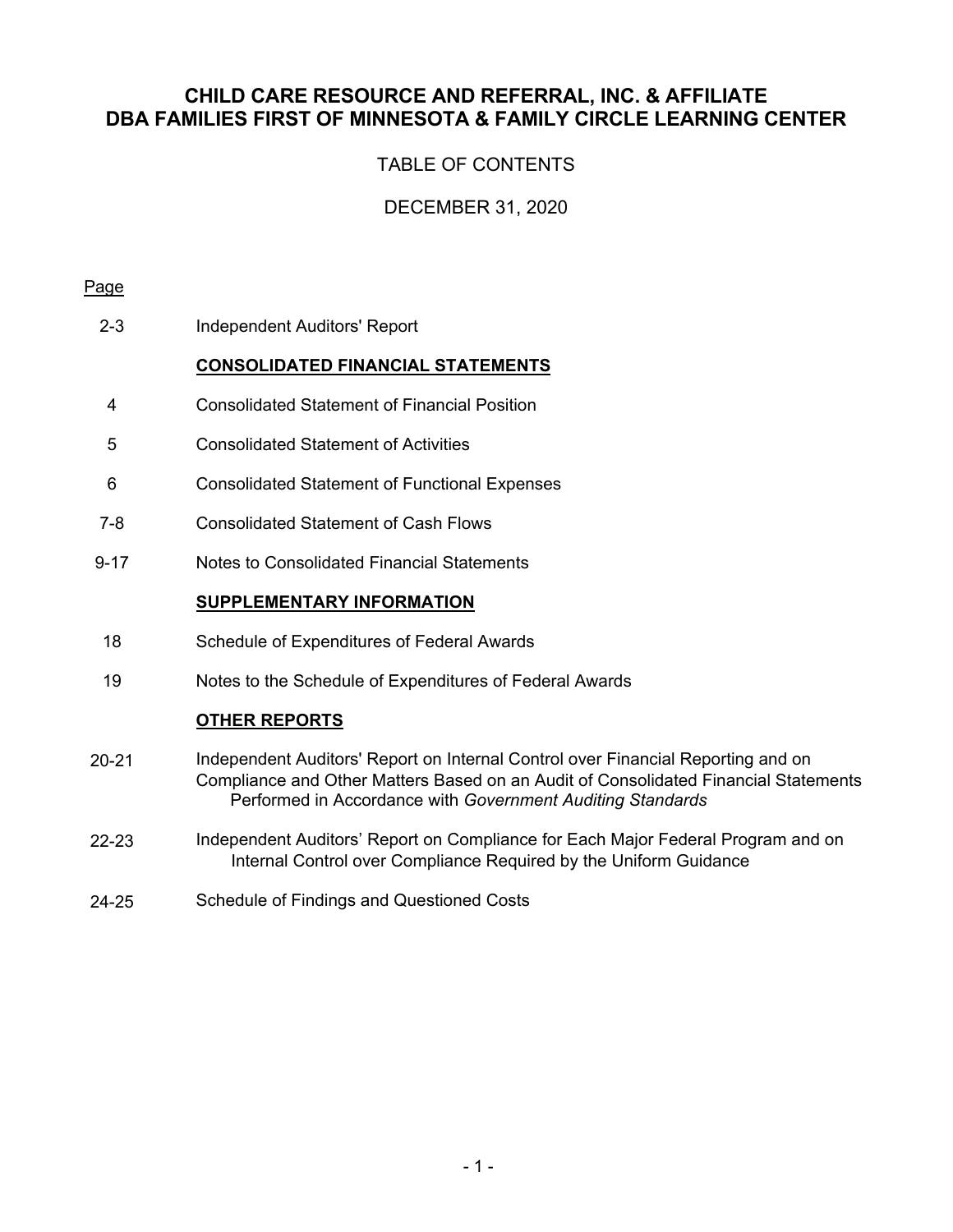

## **INDEPENDENT AUDITORS' REPORT**

To the Board of Directors and Management of Child Care Resource and Referral, Inc. & Early Care Education and Innovations, Inc. DBA Families First of Minnesota & Family Circle Learning Center Rochester, Minnesota

#### *Report on the Consolidated Financial Statements*

We have audited the accompanying consolidated financial statements of Child Care Resource and Referral, Inc. & Early Care Education and Innovations, Inc., DBA Families First of Minnesota & Family Circle Learning Center (nonprofit organizations) which comprise the consolidated statement of financial position as of December 31, 2020, and the related consolidated statements of activities, functional expenses and cash flows for the year then ended, and the related notes to the consolidated financial statements.

#### *Management's Responsibility for the Consolidated Financial Statements*

Management is responsible for the preparation and fair presentation of these consolidated financial statements in accordance with accounting principles generally accepted in the United States of America; this includes the design, implementation, and maintenance of internal control relevant to the preparation and fair presentation of consolidated financial statements that are free from material misstatement, whether due to fraud or error.

#### *Auditors' Responsibility*

Our responsibility is to express an opinion on these consolidated financial statements based on our audit. We conducted our audit in accordance with auditing standards generally accepted in the United States of America. Those standards require that we plan and perform the audit to obtain reasonable assurance about whether the consolidated financial statements are free from material misstatement.

An audit involves performing procedures to obtain audit evidence about the amounts and disclosures in the consolidated financial statements. The procedures selected depend on the auditor's judgment, including the assessment of the risks of material misstatement of the consolidated financial statements, whether due to fraud or error. In making those risk assessments, the auditor considers internal control relevant to the Organization's preparation and fair presentation of the consolidated financial statements in order to design audit procedures that are appropriate in the circumstances, but not for the purpose of expressing an opinion on the effectiveness of the Organization's internal control. Accordingly, we express no such opinion. An audit also includes evaluating the appropriateness of accounting policies used and the reasonableness of significant accounting estimates made by management, as well as evaluating the overall presentation of the consolidated financial statements.

We believe that the audit evidence we have obtained is sufficient and appropriate to provide a basis for our audit opinion.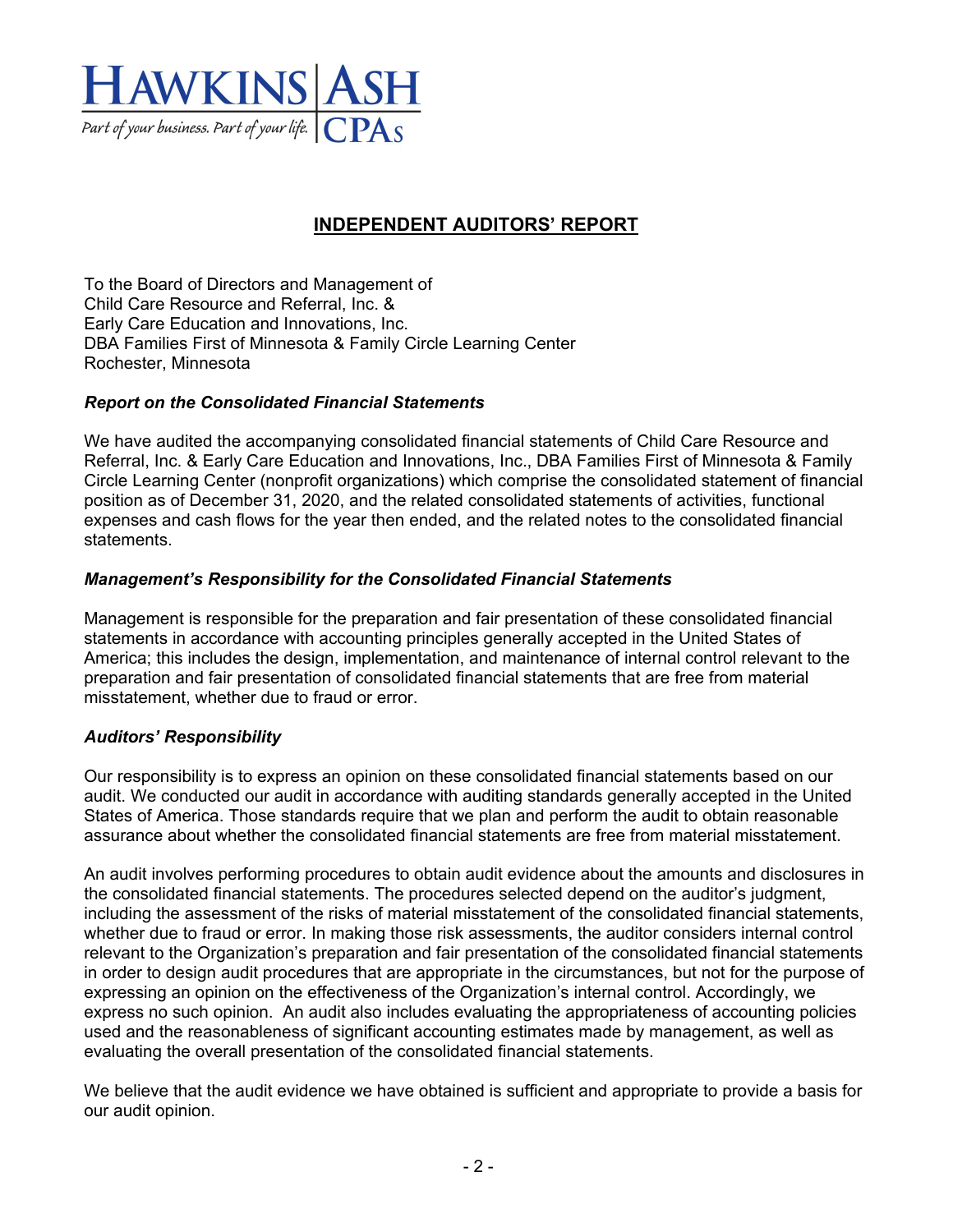#### *Opinion*

In our opinion, the consolidated financial statements referred to above present fairly, in all material respects, the consolidated financial position of Child Care Resource and Referral, Inc. & Early Care Education and Innovations, Inc. (the "Affiliate") as of December 31, 2020, and the changes in its net assets and its cash flows for the year then ended in accordance with accounting principles generally accepted in the United States of America.

#### *Other Matters*

#### *Other Information*

Our audit was conducted for the purpose of forming an opinion on the consolidated financial statements as a whole. The accompanying schedule of expenditures of federal awards, as required by Title 2 U.S. *Code of Federal Regulations* (CFR) Part 200, *Uniform Administrative Requirements, Cost Principles*, and *Audit Requirements for Federal Awards* (Uniform Guidance) is presented for purposes of additional analysis and is not a required part of the consolidated financial statements. Such information is the responsibility of management and was derived from and relates directly to the underlying accounting and other records used to prepare the consolidated financial statements. The information has been subjected to the auditing procedures applied in the audit of the consolidated financial statements and certain additional procedures, including comparing and reconciling such information directly to the underlying accounting and other records used to prepare the consolidated financial statements or to the consolidated financial statements themselves, and other additional procedures in accordance with auditing standards generally accepted in the United States of America. In our opinion, the information is fairly stated, in all material respects, in relation to the consolidated financial statements as a whole.

#### *Prior Period Adjustment*

As discussed in Note 15, the 2020 consolidated financial statements were restated during the current year to correct an error of the exclusion of the Affiliate, Early Care Education and Innovation, Inc., from the 2019 financial statements, in accordance with accounting principles generally accepted in the United States of America.

#### **Other Reporting Required by** *Government Auditing Standards*

In accordance with *Government Auditing Standards*, we have also issued our report dated August 24, 2021 on our consideration of Child Care Resource and Referral, Inc. & Affiliate internal control over financial reporting and on our tests of its compliance with certain provisions of laws, regulations, contracts, and grant agreements and other matters. The purpose of that report is to describe the scope of our testing of internal control over financial reporting and compliance and the results of that testing, and not to provide an opinion on the effectiveness of Child Care Resource and Referral, Inc. & Affiliate's internal control over financial reporting or on compliance. That report is an integral part of an audit performed in accordance with *Government Auditing Standards* in considering Child Care Resource and Referral, Inc. & Affiliate internal control over financial reporting and compliance.

Hawkie Ash CPAS, LLP

Rochester, Minnesota August 24, 2021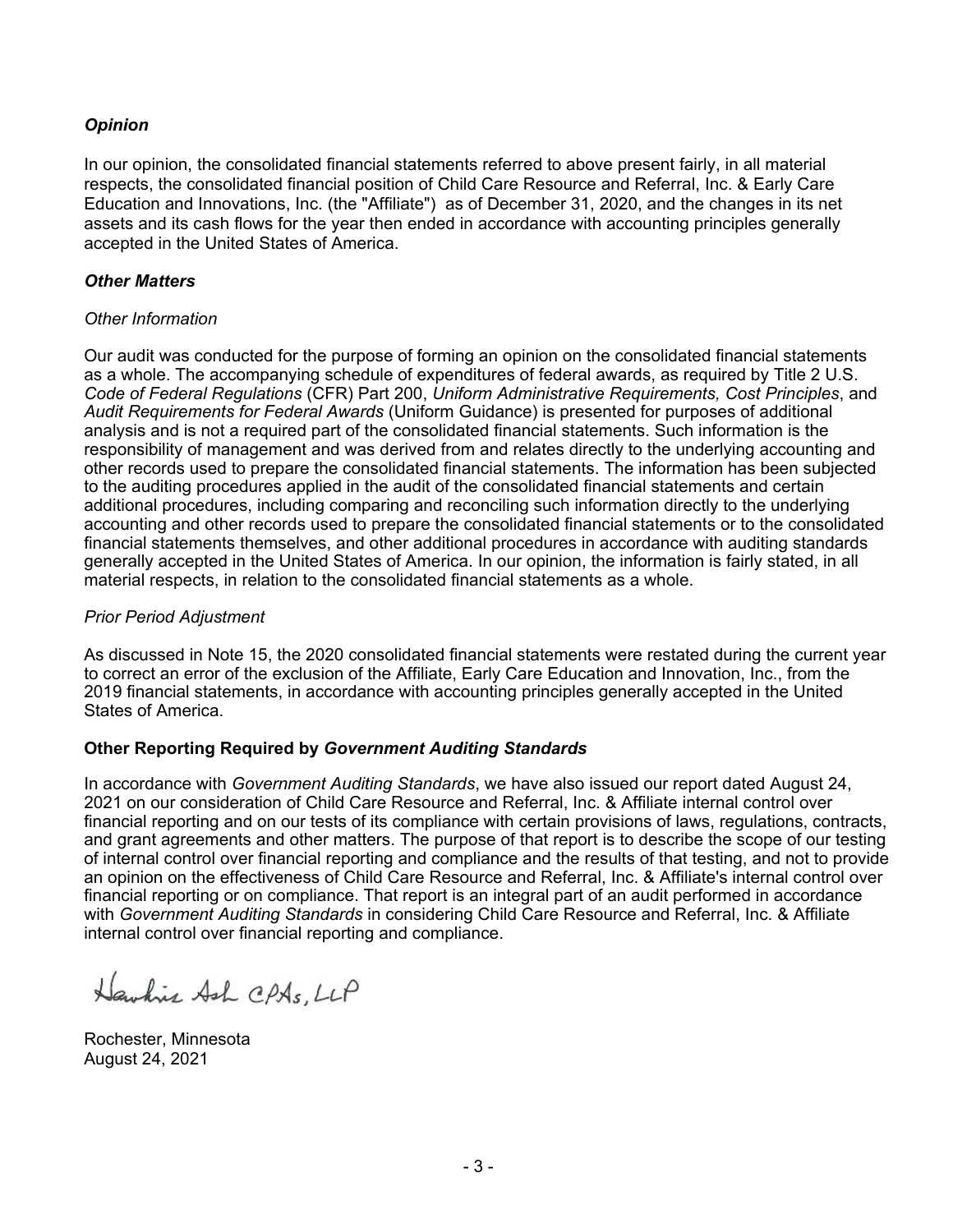**CONSOLIDATED FINANCIAL STATEMENTS**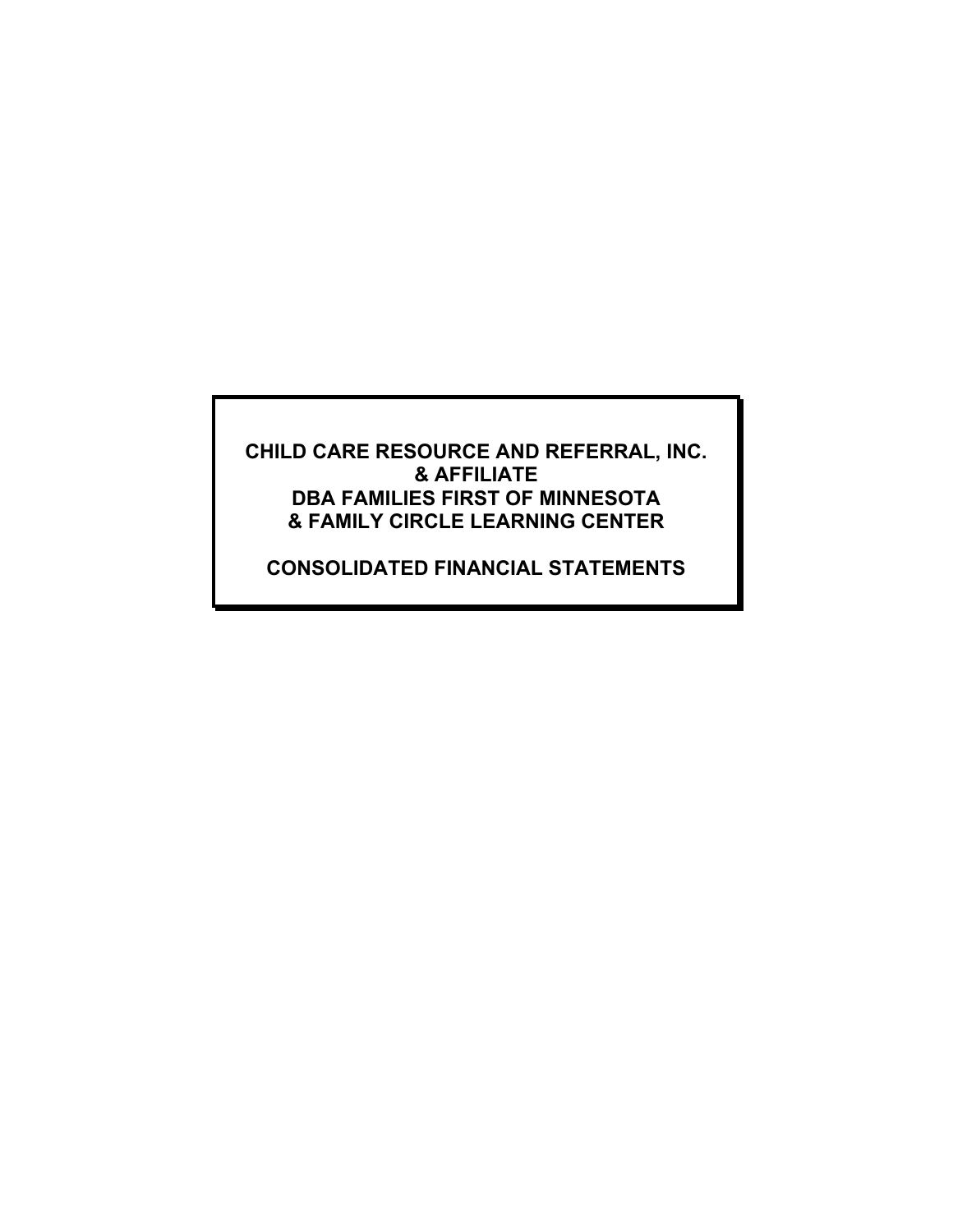## **CHILD CARE RESOURCE AND REFERRAL, INC. & AFFILIATE DBA FAMILIES FIRST OF MINNESOTA & FAMILY CIRCLE LEARNING CENTER** CONSOLIDATED STATEMENT OF FINANCIAL POSITION

DECEMBER 31, 2020

| <b>ASSETS</b>                                                                                                                                                                                            |                                                                        |
|----------------------------------------------------------------------------------------------------------------------------------------------------------------------------------------------------------|------------------------------------------------------------------------|
| Cash and cash equivalents<br>Grants and accounts receivable<br>Unconditional promises to give, net<br>Prepaid expenses<br>Investments<br>Property, plant, and equipment, net                             | \$<br>2,003,716<br>868,437<br>1,995<br>466,688<br>4,622,110<br>763,213 |
| <b>TOTAL ASSETS</b>                                                                                                                                                                                      | \$<br>8,726,159                                                        |
| <b>LIABILITIES AND NET ASSETS</b>                                                                                                                                                                        |                                                                        |
| <b>LIABILITIES</b><br>Accounts payable<br>Accrued expenses<br>Refundable advances<br>Capital lease obligation<br><b>TOTAL LIABILITIES</b>                                                                | \$<br>76,516<br>562,787<br>99,580<br>50,038<br>788,921                 |
| <b>NET ASSETS</b><br>Without donor restrictions<br>Undesignated<br>Net investment in property, plant, and equipment<br>Net investment in The Place<br>With donor restrictions<br><b>TOTAL NET ASSETS</b> | 2,639,608<br>673,525<br>4,622,110<br>1,995<br>7,937,238                |
| <b>TOTAL LIABILITIES AND NET ASSETS</b>                                                                                                                                                                  | \$<br>8,726,159                                                        |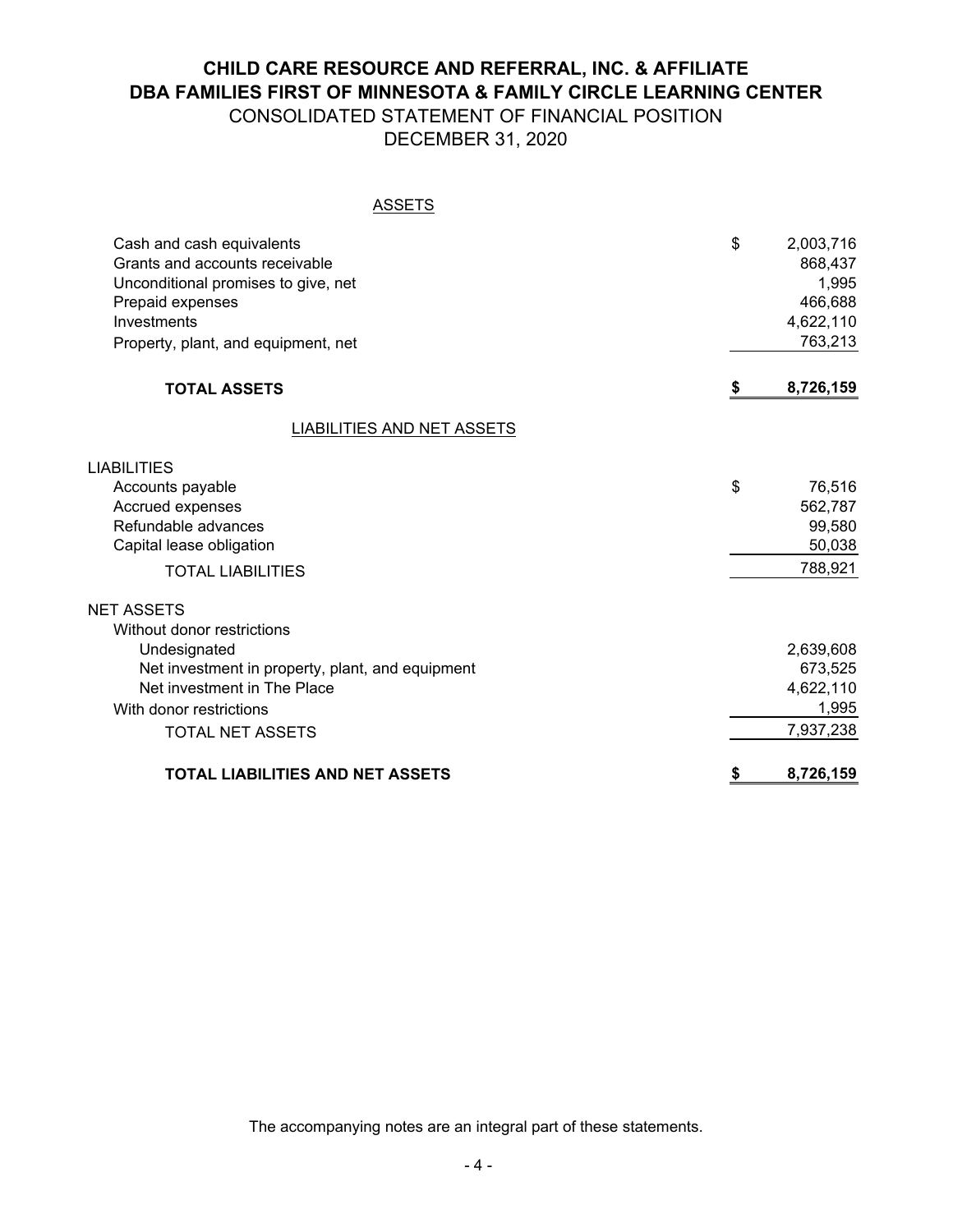# **CHILD CARE RESOURCE AND REFERRAL, INC. & AFFILIATE DBA FAMILIES FIRST OF MINNESOTA & FAMILY CIRCLE LEARNING CENTER** CONSOLIDATED STATEMENT OF ACTIVITIES

YEAR ENDED DECEMBER 31, 2020

#### CHANGE IN NET ASSETS WITHOUT DONOR RESTRICTIONS

| REVENUE, GRANTS, AND OTHER SUPPORT              |                 |
|-------------------------------------------------|-----------------|
| Federal grants                                  | \$<br>9,047,060 |
| State grants                                    | 5,987,641       |
| County grants                                   | 292,407         |
| Private grants                                  | 533,614         |
| Community education grants                      | 183,693         |
| United Way grants                               | 90,000          |
| Training and tuition fee income                 | 180,334         |
| Donations                                       | 48,863          |
| In-kind revenue                                 | 106,532         |
| Other income                                    | 259,207         |
| Gain on sale of asset                           | 20,580          |
| Interest income                                 | 447             |
| Gain (loss) on investment                       | (59, 410)       |
| TOTAL REVENUE, GRANTS, AND OTHER SUPPORT        |                 |
| <b>WITHOUT DONOR RESTRICTIONS</b>               | 16,690,968      |
| Net assets released from restrictions           | 47,464          |
| NET REVENUE, GRANTS, AND OTHER SUPPORT          |                 |
| <b>WITHOUT DONOR RESTRICTIONS</b>               | 16,738,432      |
| <b>EXPENSES</b>                                 |                 |
| Program activities                              | 15,654,276      |
| Management and general                          | 969,036         |
| Fundraising                                     | 10,746          |
| <b>TOTAL EXPENSES</b>                           | 16,634,058      |
| INCREASE (DECREASE) IN NET ASSETS WITHOUT DONOR |                 |
| <b>RESTRICTIONS</b>                             | 104,374         |
| CHANGE IN NET ASSETS WITH DONOR RESTRICTIONS    |                 |
| Net assets released from restrictions           | (47, 464)       |
| INCREASE (DECREASE) IN NET ASSETS               |                 |
| WITH DONOR RESTRICTIONS                         | (47, 464)       |
| <b>CHANGE IN NET ASSETS</b>                     | 56,910          |
| NET ASSETS AT BEGINNING OF YEAR, Restated       | 7,880,328       |
| <b>NET ASSETS AT END OF YEAR</b>                | \$<br>7,937,238 |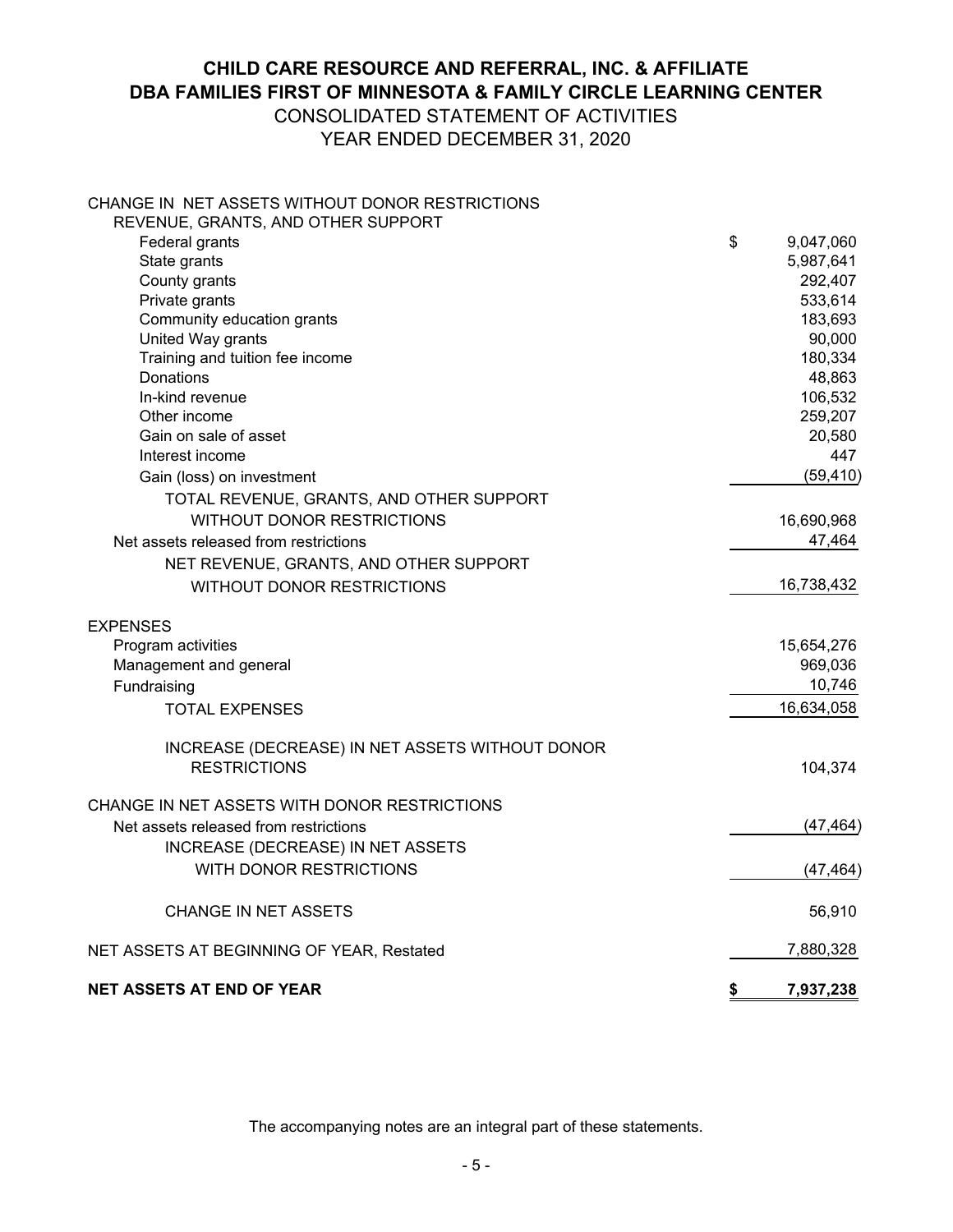#### **CHILD CARE RESOURCE AND REFERRAL, INC. & AFFILIATE DBA FAMILIES FIRST OF MINNESOTA & FAMILY CIRCLE LEARNING CENTER**CONSOLIDATED STATEMENT OF FUNCTIONAL EXPENSESYEAR ENDED DECEMBER 31, 2020

|                                         |                   |                        |                            | PROGRAM ACTIVITIES       |                         |                        |                              | SUPPORTING ACTIVITIES       |                    |                             |
|-----------------------------------------|-------------------|------------------------|----------------------------|--------------------------|-------------------------|------------------------|------------------------------|-----------------------------|--------------------|-----------------------------|
|                                         |                   |                        |                            |                          | <b>EARLY</b>            |                        |                              |                             |                    |                             |
|                                         | <b>CRISIS</b>     | <b>SCHOOL</b>          |                            | <b>CHILD CARE</b>        | <b>LEARNING</b>         |                        | <b>PROGRAM</b>               | <b>MANAGEMENT</b>           |                    |                             |
|                                         | <b>NURSERY</b>    | <b>READINESS</b>       | <b>HEAD START</b>          | AWARE                    | <b>SCHOLARSHIPS</b>     | <b>FCLC</b>            | <b>SUBTOTAL</b>              | AND GENERAL                 | <b>FUNDRAISING</b> | <b>TOTAL</b>                |
| Salaries/consultants<br>Fringe benefits | 149,123<br>29,048 | 74,896<br>\$<br>16,709 | 4,689,002<br>\$<br>951,228 | 794,992<br>\$<br>136,537 | 248,714<br>\$<br>51,779 | 271,055<br>S<br>51,728 | 6,227,782<br>£.<br>1,237,029 | 768,446 \$<br>\$<br>113,444 | 779<br>124         | 6,997,007<br>\$<br>,350,597 |
| Total salaries and related expenses     | 178,171           | 91,605                 | 5,640,230                  | 931,529                  | 300,493                 | 322,783                | 7,464,811                    | 881,890                     | 903                | 8,347,604                   |
| <b>Professional services</b>            | 435               | 280                    | 18,153                     | 2,595                    | 1,466                   | 4,171                  | 27,100                       | 2,007                       |                    | 29,107                      |
| <b>Supplies</b>                         | 5,489             | 10,701                 | 387,229                    | 45,849                   | 2,382                   | 10,083                 | 461,733                      | 9,014                       |                    | 470,747                     |
| Communications                          | 2,715             | 2,773                  | 57,192                     | 22,552                   | 11,267                  | 6,342                  | 102,841                      | 10,618                      | 21                 | 113,480                     |
| Occupancy                               | 4,038             | 4,080                  | 569,825                    | 39,677                   | 16,052                  | 46,134                 | 679,806                      | 55,290                      |                    | 735,096                     |
| Equipment acquisition/repair            | 4,939             | 4,782                  | 116,094                    | 51,740                   | 12,320                  | 16,384                 | 206,259                      |                             | 2,393              | 208,652                     |
| Printing and publications               | 149               | 670                    | 28,021                     | 9,154                    | 3,578                   | 4,883                  | 46,455                       | 3,689                       |                    | 50,144                      |
| Staff development                       | 1,029             | 533                    | 37,227                     | 8,856                    | 172                     | 1,446                  | 49,263                       | 1,659                       |                    | 50,926                      |
| Direct                                  | 71,946            | 133,083                | 918,572                    | 816,363                  | 4,458,905               | 22,126                 | 6,420,995                    | 2,717                       |                    | 6,423,712                   |
| Travel                                  | 382               | 25                     | 56,334                     | 17,200                   | 951                     | 130                    | 75,022                       | 1,306                       |                    | 76,328                      |
| Other                                   | 233               | 49                     | 117,355                    | 877                      | 253                     | ,224                   | 119,991                      | 846                         | 7,425              | 128,262                     |
| Total expenses before                   |                   |                        |                            |                          |                         |                        |                              |                             |                    |                             |
| administrative allocation               | 269,526           | 248,581                | 7,946,232                  | 1,946,392                | 4,807,839               | 435,706                | 15,654,276                   | 969,036                     | 10,746             | 16,634,058                  |
| Administrative allocation               | 17,797            | 9,998                  | 737,415                    | 111,427                  | 61,419                  | 41,726                 | 979,782                      | (969, 036)                  | (10, 746)          |                             |
| <b>TOTAL EXPENSES</b>                   | 287,323           | 258,579                | 8,683,647<br>S             | 2,057,819<br>s.          | 4,869,258               | 477,432<br>s.          | \$16,634,058                 | S<br>$\sim$                 | $\sim$             | 16,634,058<br>S.            |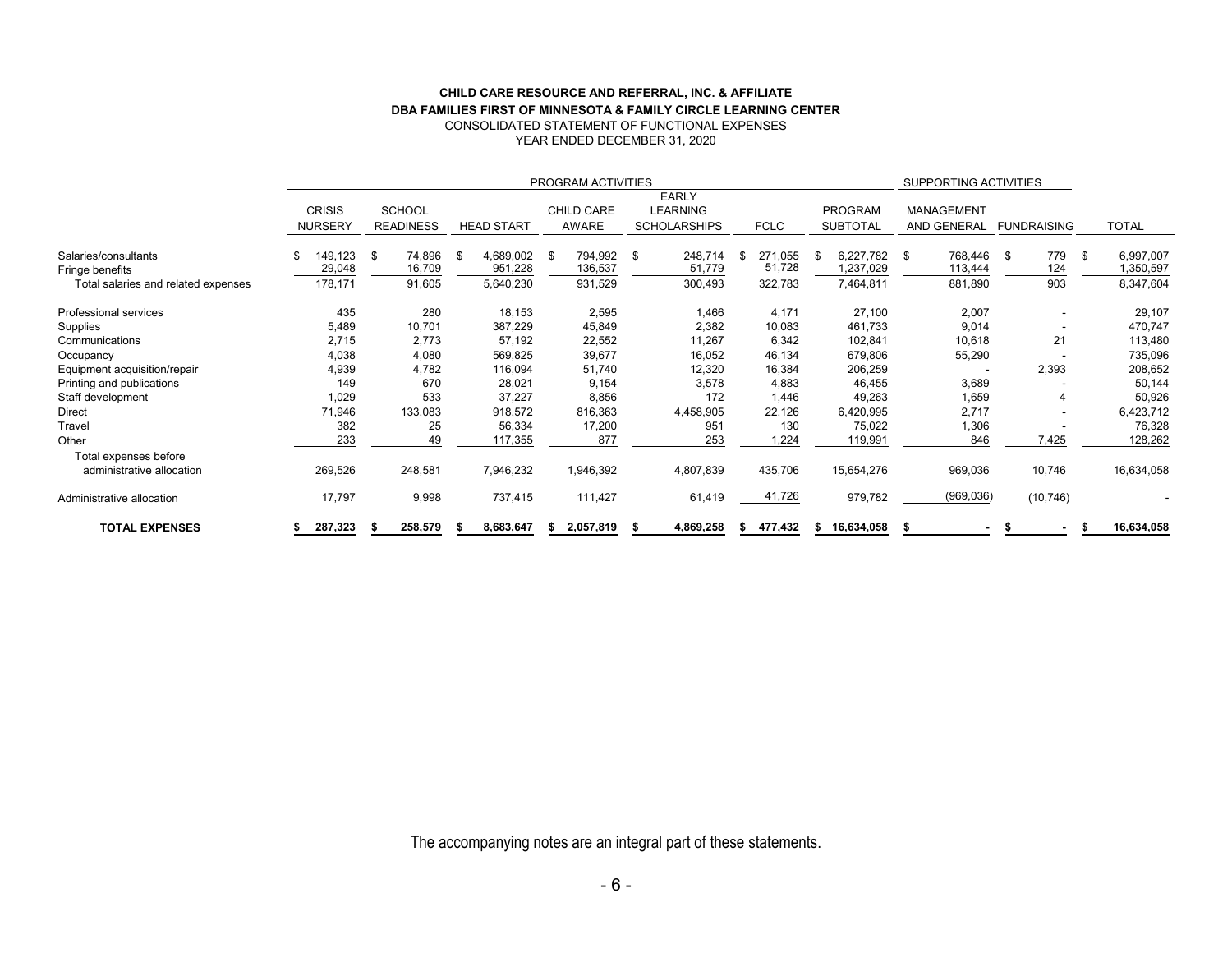## YEAR ENDED DECEMBER 31, 2020 **CHILD CARE RESOURCE AND REFERRAL, INC. & AFFILIATE DBA FAMILIES FIRST OF MINNESOTA & FAMILY CIRCLE LEARNING CENTER** CONSOLIDATED STATEMENT OF CASH FLOWS

#### CASH FLOWS FROM OPERATING ACTIVITIES

| Cash received from:                                      |                 |
|----------------------------------------------------------|-----------------|
| Federal grants                                           | \$<br>9,220,731 |
| State of Minnesota                                       | 6,612,741       |
| Community grants and support                             | 1,086,421       |
| Fees                                                     | 545,222         |
| Donations                                                | 55,987          |
| Interest and dividend income                             | 447             |
| Other income                                             | 365,493         |
| Cash paid to vendors                                     | (9,013,260)     |
| Cash paid to employees                                   | (8, 194, 083)   |
| NET CASH PROVIDED BY (USED IN) OPERATING ACTIVITIES      | 679,699         |
| CASH FLOWS FROM INVESTING ACTIVITIES                     |                 |
| Purchase of property, plant, and equipment               | (81, 280)       |
| Proceeds from sale of property, plant, and equipment     | 20,580          |
| NET CASH PROVIDED BY (USED IN) INVESTING ACTIVITIES      | (60, 700)       |
| CASH FLOWS FROM FINANCING ACTIVITIES                     |                 |
| Principal payments on capital leases                     | (17, 667)       |
| NET CASH PROVIDED BY (USED IN) FINANCING ACTIVITIES      | (17, 667)       |
| NET INCREASE (DECREASE) IN CASH AND CASH EQUIVALENTS     | 601,332         |
| CASH AND CASH EQUIVALENTS AT BEGINNING OF YEAR, Restated | 1,402,384       |
| CASH AND CASH EQUIVALENTS AT END OF YEAR                 | 2,003,716       |
|                                                          |                 |

(Continued on page 8)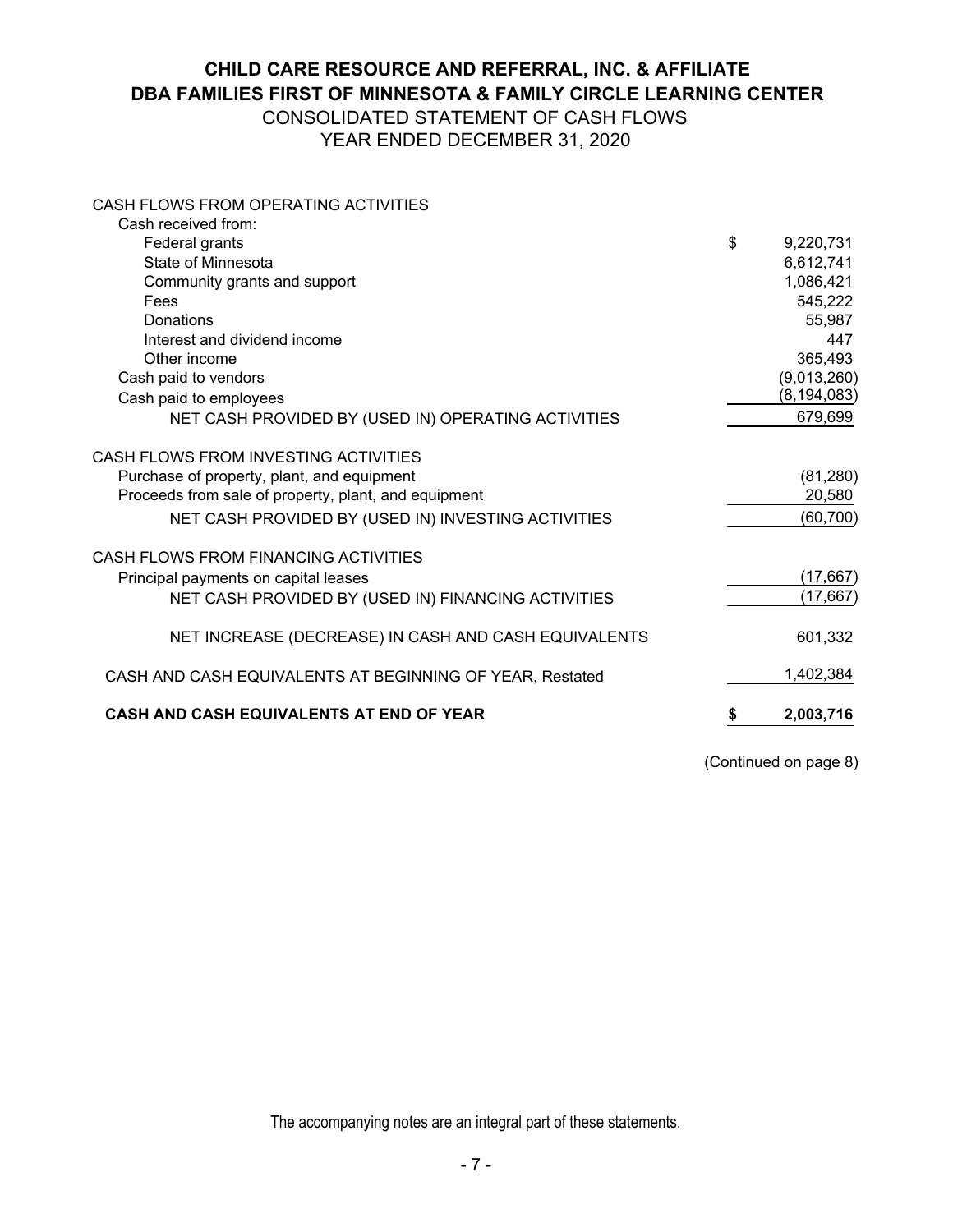# CONSOLIDATED STATEMENT OF CASH FLOWS - Continued **CHILD CARE RESOURCE AND REFERRAL, INC. & AFFILIATE DBA FAMILIES FIRST OF MINNESOTA & FAMILY CIRCLE LEARNING CENTER**

YEAR ENDED DECEMBER 31, 2020

#### RECONCILIATION OF CHANGES IN NET ASSETS TO CASH FLOWS FROM

| Cash paid during the year for interest                     | 842          |
|------------------------------------------------------------|--------------|
| SUPPLEMENTAL DISCLOSURE OF CASH FLOW INFORMATION           |              |
| <b>NET CASH PROVIDED BY (USED IN) OPERATING ACTIVITIES</b> | 679,699      |
| Refundable advance                                         | (236,675)    |
| Accrued expenses                                           | 150,259      |
| Accounts payable                                           | (461, 689)   |
| Change in liabilities increase (decrease)                  |              |
| Prepaid expenses                                           | (20, 645)    |
| Unconditional promises to give                             | 7,499        |
| Accounts receivable                                        | 991,272      |
| Change in assets (increase) decrease                       |              |
| Change in equity investments                               | 59,410       |
| Change in allowance for doubtful pledges                   | (375)        |
| Depreciation                                               | 154,313      |
| (used in) provided byoperating activities                  |              |
| Adjustments to reconcile changes in net assets to net cash |              |
| Change in net assets                                       | \$<br>56,910 |
| OPERATING ACTIVITIES                                       |              |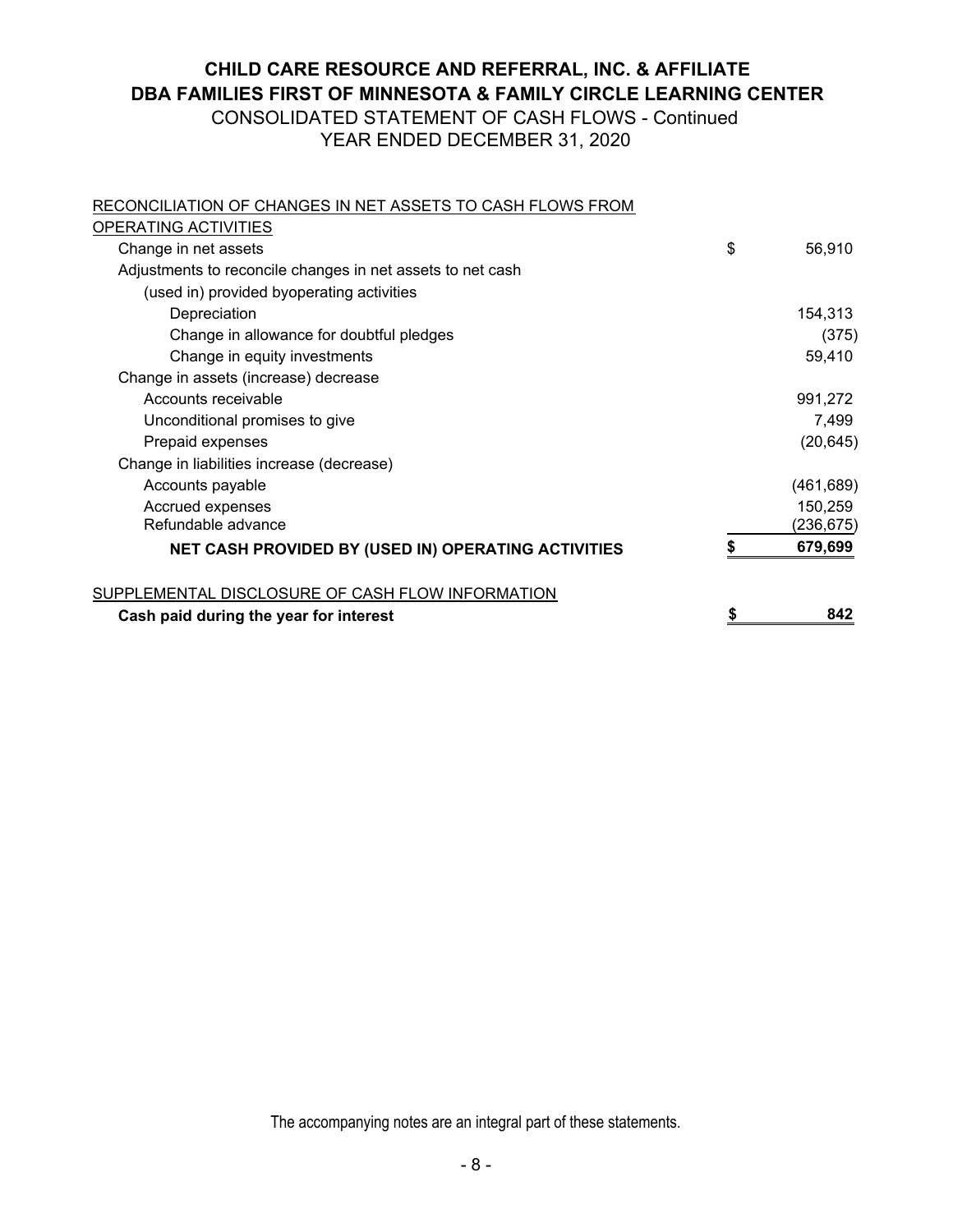### **NOTE 1 - Nature of Organization and Significant Accounting Policies**

**Nature of Organization -** Child Care Resource and Referral, Inc., DBA Families First of Minnesota (the "Organization") is a nonprofit corporation organized under the laws of the State of Minnesota for the purpose of administering child development programs, day care projects and referral programs in the State of Minnesota. The Organization's primary sources of revenue include federal grants, state grants, county contributions, local grants, program fees, and individual contributions.

Early Care Education and Innovations, Inc., DBA Family Circle Learning Center (the "Affiliate") is a nonprofit corporation organized under the laws of the State of Minnesota for the purpose of providing day care services in the State of Minnesota. The Affiliate's primary sources of revenue include program fees, state grants, and county contributions.

**Principles of Consolidation -** The accompanying consolidated financial statements include the balances of Child Care Resource and Referral, Inc. and its Affiliate which it has both economic interest in and control of. Child Care Resource and Referral, Inc. and Early Care Education and Innovations, Inc. share board members and personnel, and in the event of the Affiliate's dissolution, financial assets revert to the Organization. Intercompany transactions have been eliminated during consolidating entries.

**Basis of Accounting -** The consolidated financial statements of the Organization and Affiliate have been prepared on the accrual basis of accounting and, accordingly, reflect all receivables, payables and other liabilities.

**Basis of Presentation -** The accompanying consolidated financial statements are prepared in accordance with the accounting principles generally accepted in the United States of America (U.S. GAAP) as codified by the Financial Accounting Standards Board.

The Organization and Affiliate are required to report information regarding their net assets and their activities based on the existence or absence of donor or grantor imposed restrictions. Accordingly, net assets and changes therein are classified and reported as follows:

*Net Assets Without Donor Restrictions* - Net assets available for use in general operations and not subject to donor restrictions.

*Net Assets With Donor Restrictions -* Net assets subject to donor imposed restrictions. Some donor-imposed restrictions are temporary in nature, such as those that will be met by the passage of time or other events specified by the donor. Other donor-imposed restrictions are perpetual in nature, where the donor stipulates that resources be maintained in perpetuity. Donor-imposed restrictions are released when a restriction expires, that is, when the stipulated time has elapsed, when the stipulated purpose for which the resource was restricted has been fulfilled, or both.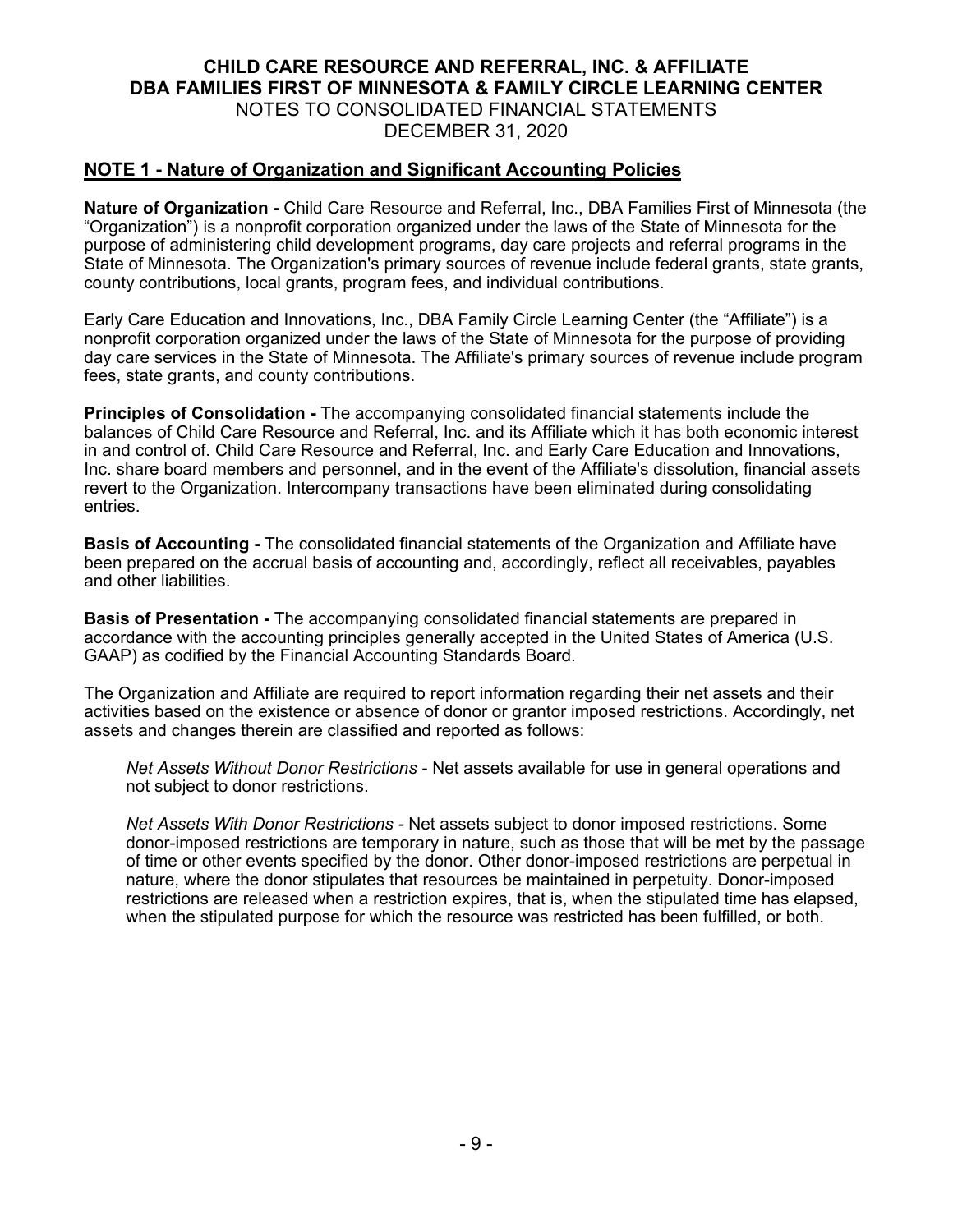#### **NOTE 1 - Nature of Organization and Significant Accounting Policies - Continued**

**Recent Accounting Pronouncements -** In February 2016, the FASB issued Accounting Standards Update 2016-02, *Leases* (Topic 842) effective for annual reporting periods beginning after December 15, 2019. ASU 2020-05 subsequently deferred the effective date for ASU 2016-02 until annual reporting periods beginning after December 15, 2021. Under the new guidance, a lessee will be required to recognize assets and liabilities for leases with lease terms of more than 12 months. Consistent with current GAAP, the recognition, measurement, and presentation of expenses and cash flows arising from a lease by a lessee primarily will depend on its classification as a finance or operating lease. However, unlike current GAAP, which requires only capital leases to be recognized on the statement of financial position, the new ASU will require both types of leases to be recognized on the statement of financial position. The ASU will also require disclosures to help financial statement users better understand the amount, timing, and uncertainty of cash flows arising from leases. These disclosures include qualitative and quantitative requirements providing additional information about the amounts recorded in the consolidated financial statements. The Organization and Affiliate are currently evaluating the impact this guidance will have on the consolidated financial statements.

In September 2020, the FASB issued Accounting Standards Update 2020-07, *Presentation and Disclosures by Not-for-Profit Entities for Contributed Nonfinancial Assets* (Topic 958) effective for annual reporting periods beginning after June 15, 2021. Under the new guidance, gifts-in-kind will be required to be presented as a separate line item on the statements of activities and additional disclosures will be required. The Organization and Affiliate are currently evaluating the impact this guidance will have on the consolidated financial statements.

**Cash and Cash Equivalents** - The Organization and Affiliate's cash and cash equivalents consist of cash on deposit with banks. For purposes of the statements of cash flows, the Organization and Affiliate consider all unrestricted, highly liquid investments with an initial maturity of three months or less to be cash equivalents.

**Accounts Receivable** - Receivables are stated at the amount management expects to collect from outstanding balances. Management provides for probable uncollectible amounts through a provision for bad debt expense and an adjustment to a valuation allowance based on its assessment of the current status of individual accounts. Balances that are still outstanding after management has used reasonable collection efforts are written off through a charge of the valuation allowance and a credit to accounts receivable. Management believes all receivables are collectible; accordingly, no allowance has been recorded.

**Investments** - The Organization carries an investment in a not-for-profit organization 1026 East Center Street, known as "The Place," at its net book value in the statement of financial position.

**Property, Plant, and Equipment** - All acquisitions of property, plant, and equipment in excess of \$5,000 with useful lives greater than one year are capitalized. Purchased property, plant, and equipment are carried at cost. Donated property, plant, and equipment are carried at the approximate fair value at the date of donation. Depreciation is computed on the straight-line method based on the following estimated useful lives:

| Asset                             | Life             |
|-----------------------------------|------------------|
| Furniture, fixtures and equipment | $5 - 10.5$ years |
| <b>Vehicles</b>                   | $3 - 5$ years    |
| Buildings and improvements        | 20 - 35 years    |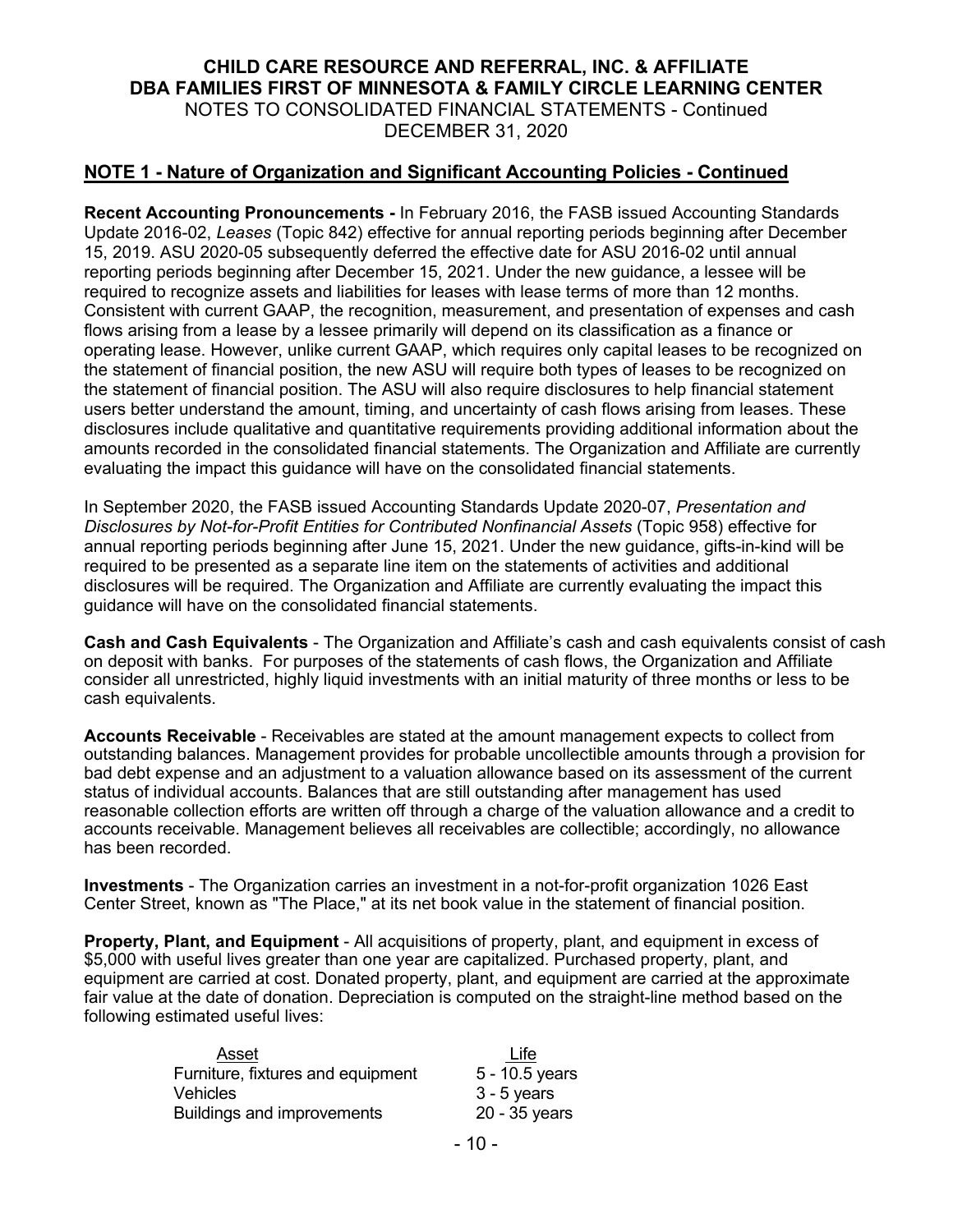### **NOTE 1 - Nature of Organization and Significant Accounting Policies - Continued**

**Valuation of Long-lived Assets** - U.S. GAAP requires that long-lived assets and certain identifiable intangible assets be reviewed for impairment whenever events or changes in circumstances indicate that the carrying amount of an asset may not be recoverable. Management reviews all material assets annually for possible impairment. If such assets are considered to be impaired, the impairment recognized is measured as the amount by which the carrying amount of the assets exceeds the estimated fair value of the assets. No assets are considered to be impaired at December 31, 2020.

**Revenue Recognition** - The Organization and Affiliate record the following exchange transaction revenue in their statement of activities and changes in net assets:

*Training and Tuition Fees* - Revenue is recognized over the period in which the related services are provided to children and participants. The performance obligation of delivering training and tuition services is simultaneously received and consumed by the children and participants; therefore, the revenue is recognized ratably over the course of the applicable period. Payment for tuition and training is required before the start of the applicable period. All amounts received prior to the commencement of the applicable period are deferred.

**Contribution Recognition** - Contributions are recognized when received or unconditionally pledged. Conditional contributions and promises to give, are recognized as revenue when the barriers to entitlement are overcome and either a right of return of assets transferred or a right of release of a promisor's obligation to transfer assets is removed. Contributions received are recorded as net assets without donor restrictions or net assets with donor restrictions depending on the existence and/or nature of any donor restrictions.

Contributions restricted by donors are reported as increases in net assets without donor restrictions if the restrictions expire in the reporting period in which the revenue is recognized. All other donorrestricted contributions are reported as increases in net assets with donor restrictions, depending on the nature of the restrictions. When a restriction expires, net assets with donor restrictions are reclassified to net assets without donor restrictions and reported in the statement of activities as net assets released from restrictions.

**Grant Recognition -** Grants are either recorded as contributions or exchange transactions based on criteria contained in the grant award:

Grant awards that are contributions - Grants awards that are contributions are evaluated for conditions and recognized as revenue when conditions in the award are satisfied. Unconditional awards are recognized as revenue when the award is received. Amounts received in which conditions have not been met are reported as a refundable advance liability.

Grant awards that are exchange transactions - Exchange transactions are those in which the resource provider or grantor receives a commensurate value in exchange for goods or services transferred. Revenue is recognized when control of the promised goods or services is transferred to the customer (grantor) in an amount that reflects the consideration to which the entity expects to be entitled in exchange for those goods or services. Amounts received in excess of recognized revenue are reflected as a contract liability.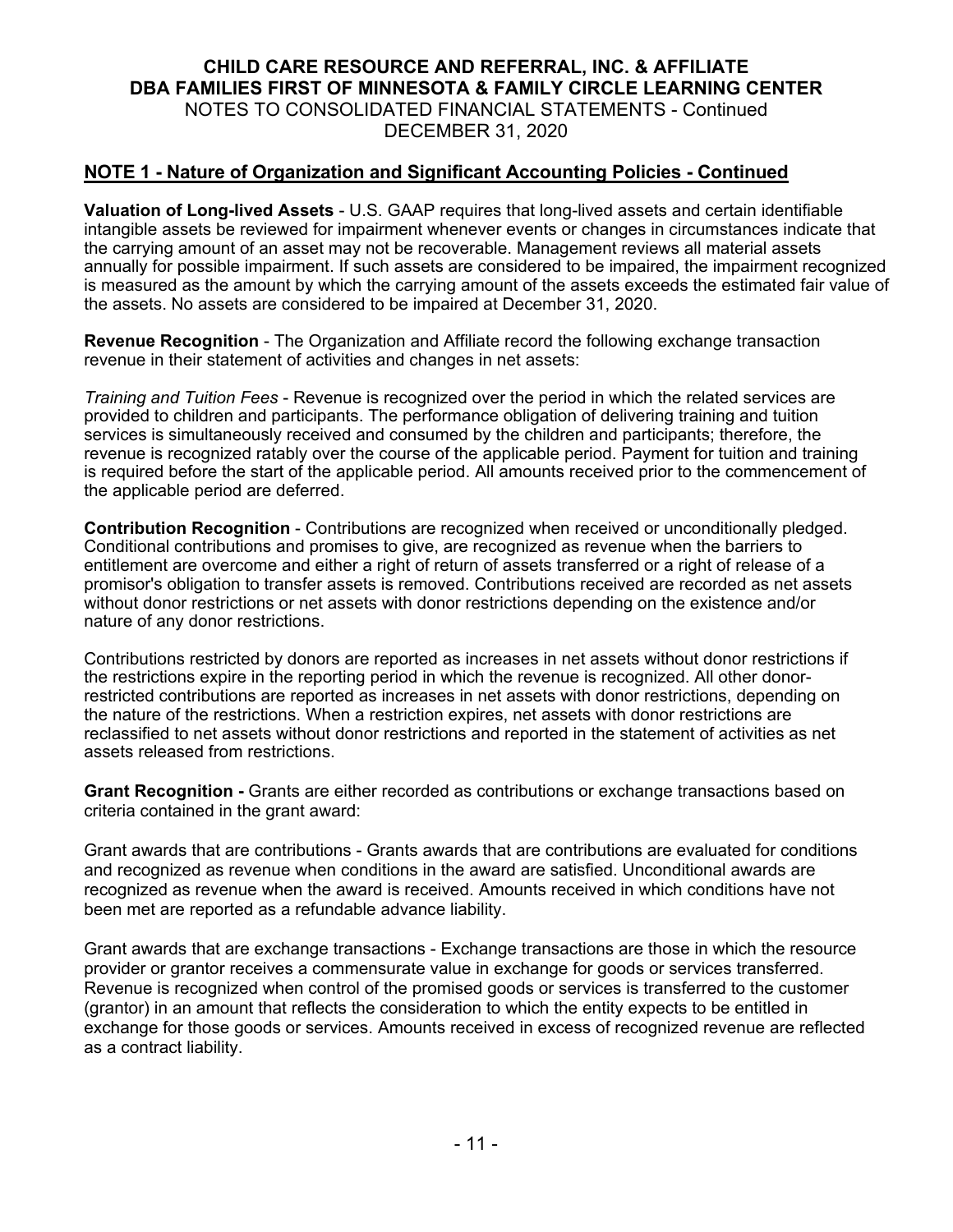#### **NOTE 1 - Nature of Organization and Significant Accounting Policies - Continued**

**In-Kind Contributions** - The Organization and Affiliate record the value of in-kind rent expense and supplies. The difference between the estimated fair market value and actual payments is the value recorded for in-kind rent expense. Donated materials and supplies are valued at their fair value upon the date of receipt.

Donated services are recognized as contributions if the services a) create or enhance nonfinancial assets or b) require specialized skills that are performed by people with those skills and would otherwise be purchased by the Organization and Affiliate.

A substantial number of volunteers have made significant contributions of their time to the Organization and Affiliate's program and supporting services. The value of this contributed time is not reflected in these consolidated financial statements because the criteria for recognition have not been satisfied.

No significant contributions of such services were received during the years ended December 31, 2020.

**Functional Allocation of Expenses** - The costs of providing various programs and other activities have been summarized on a functional basis in the statements of activities. Accordingly, certain costs have been allocated among the program services and supporting activities benefited. Those expenses include occupancy and depreciation, which are allocated on a square footage basis, as well as salaries and wages, benefits, payroll taxes, professional services and certain office expenses, which are allocated based on the of number of children particpipating in each program and etimates of time and usage as determined by a time and cost study.

**Advertising Costs** - Advertising costs are expensed as incurred and totaled \$4,618 for the year ended December 31, 2020.

**Use of Estimates** - Management uses estimates and assumptions in preparing consolidated financial statements. Those estimates and assumptions affect the reported amounts of assets and liabilities, the disclosure of contingent assets and liabilities, and the reported revenue and expenses. Actual results could differ from those estimates.

**Tax Status** - The Organization and Affiliate are exempt from Federal income tax under Section 501(c)(3) of the Internal Revenue Code (IRC). However, income from certain activities not directly related to the Organization's tax-exempt purpose is subject to taxation as unrelated business income. In addition, the Organization qualifies for the charitable contribution deduction under Section 170(b)(1)(A) and has been classified as an organization other than a private foundation under Section 509(a)(2). The Organization and Affiliate are also exempt from State taxation.

**Accounting for Uncertainty in Income Taxes** - U.S. GAAP requires management to evaluate tax positions taken by the Organization and Affiliate and recognize a tax liability (or asset) if the Organization and Affiliate have taken an uncertain position that more likely than not would not be sustained upon examination by a taxing authority. Management has analyzed the tax positions taken by the Organization and Affiliate and has concluded that as of December 31, 2020, there are no uncertain positions taken or expected to be taken that would require recognition of a liability (or asset) or disclosure in the consolidated financial statements. The Organization and Affiliate are subject to routine audits by taxing jurisdictions, however, there are currently no audits in progress for any tax period. The Organization and Affiliate will recognize future accrued interest and penalties related to unrecognized tax benefits in income tax expense if incurred.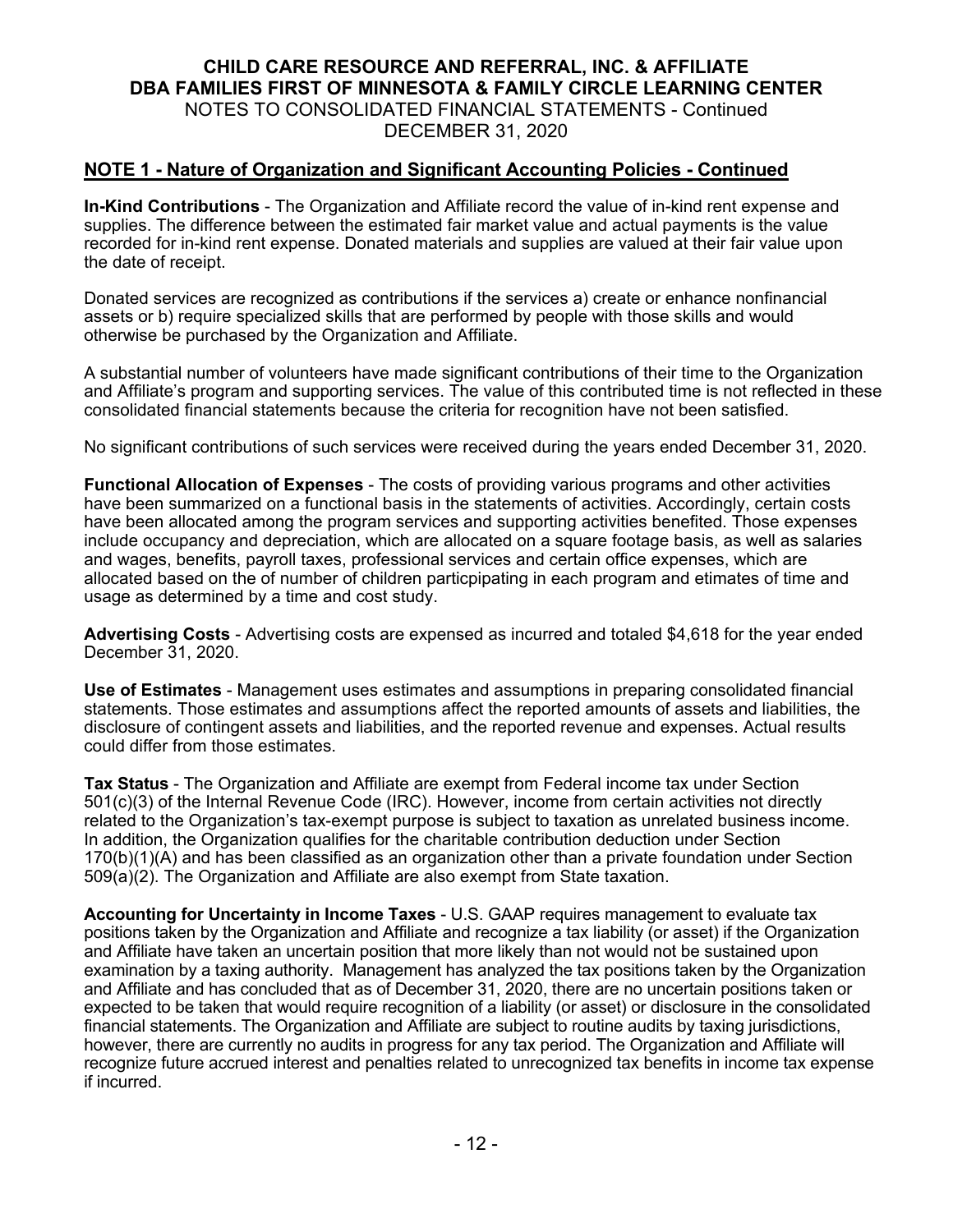DECEMBER 31, 2020

#### **NOTE 1 - Nature of Organization and Significant Accounting Policies - Continued**

**Subsequent Events** - The Organization and Affilaite evaluated subsequent events through August 24, 2021, the date which the consolidated financial statements were available to be issued.

#### **NOTE 2 - Concentration of Cash and Credit Risk**

The Organization and Affiliate may have deposits with a financial institution at times during the year that exceed the Federal Deposit Insurance Corporation (FDIC) insurance threshold of \$250,000. The Organization and Affiliate's deposits at December 31, 2020 did not exceed the FDIC insurance threshold. The Organization and Affiliate do not require collateral or other security to support deposits subject to this credit risk.

#### **NOTE 3 - Liquidity and Availability**

Financial assets available for general expenditure, that is, without donor or other restrictions limiting their use, within one year of the statement of financial position date, comprise the following as of December 31, 2020:

| Cash and cash equivalents                                 | \$2,003,716  |
|-----------------------------------------------------------|--------------|
| Grants and accounts receivable                            | 868.437      |
| Promises to give                                          | 1,995        |
| <b>TOTAL FINACIAL ASSETS AVAILABLE TO</b>                 |              |
| <b>MANAGEMENT FOR GENERAL EXPENDITURE WITHIN ONE YEAR</b> | \$ 2.874.148 |
|                                                           |              |

#### *Liquidity Management*

The Organization and Affiliate maintain a policy of structuring their financial assets to be available as their general expenditures, liabilities, and other obligations come due.

#### **NOTE 4 - Investments**

Investment in 1026 East Center Street LLC  $$ 4,622,110$ 

The Organization owns 50 percent of the not-for-profit partnership interest in 1026 East Center Street LLC (the Partnership). The investment is accounted for by the equity method and carried on the books at its net book value, since estimated fair market values are not readily available.

Summarized activity is as follows for the year ended December 31, 2020:

| Assets            | \$10,877,854     |
|-------------------|------------------|
| Liabilities       | 1,466,054        |
| Net assets        | 9,411,800        |
| Income            | 523,625          |
| Expenses          | 642,446          |
| <b>NET (LOSS)</b> | <u>(118.821)</u> |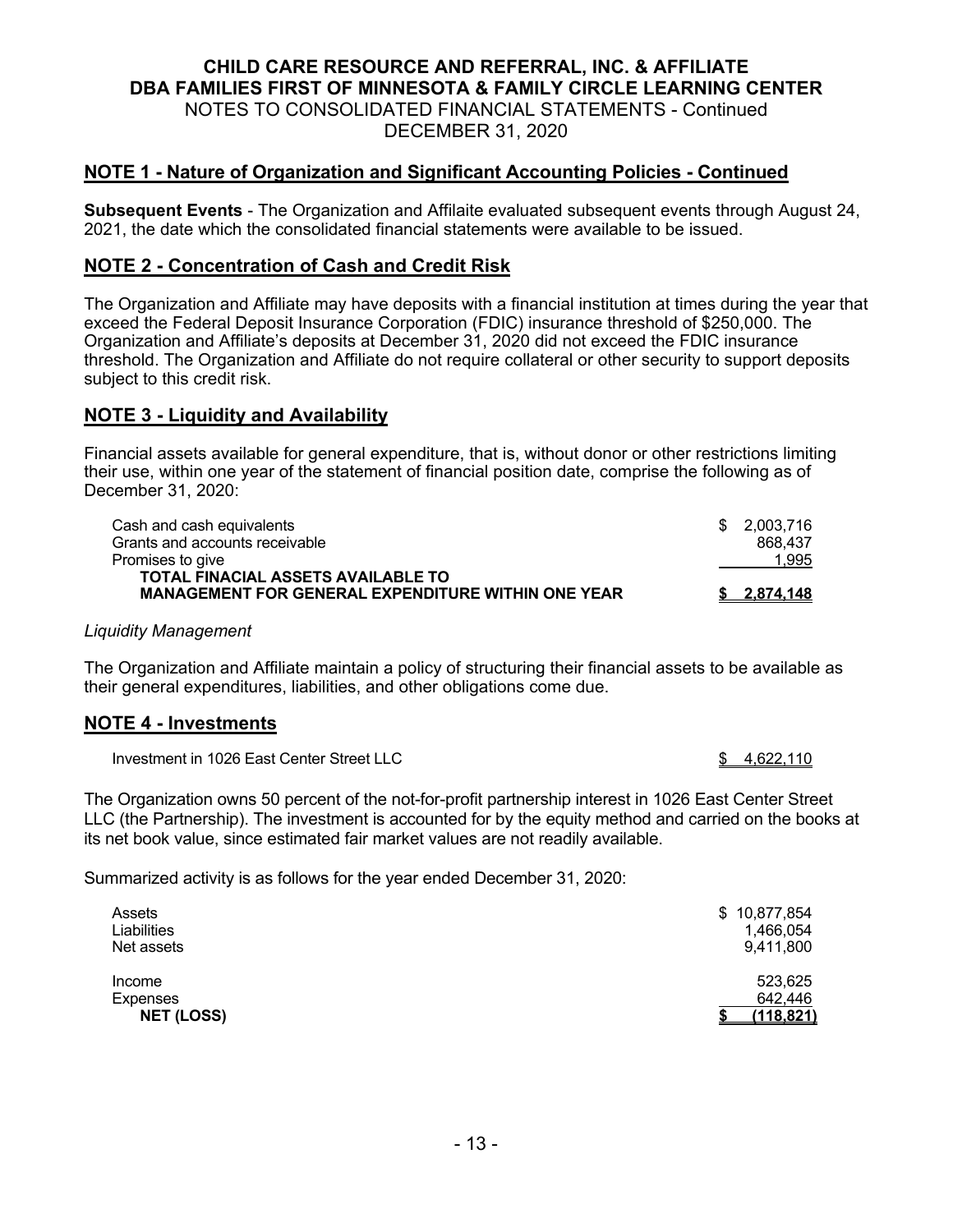## **NOTE 5 - Property, Plant, and Equipment**

A summary of property, plant, and equipment is as follows as of December 31, 2020:

| Land                               | 97.500    |
|------------------------------------|-----------|
| Buildings and improvements         | 1.296.435 |
| Equipment                          | 257.457   |
| Vehicles                           | 891.430   |
|                                    | 2,542,822 |
| Less: Accumulated depreciation     | 1,779,609 |
| NET PROPERTY, PLANT, AND EQUIPMENT | 763.213   |

Depreciation expense amounted to \$154,313 for year ended December 31, 2020.

A portion of the land, building, and equipment was acquired through federal funds provided by federal, state, and local sources and cannot be disposed of without prior approval from the grantor or until certain time restrictions have lapsed.

#### **NOTE 6 - Capital Lease Obligation**

The Organization leases vehicles under agreements accounted for as capital leases. The economic substance of the leases are that the Organization is financing the acquisition of the assets through the leases, and accordingly, they are recorded in the Organization's assets and liabilities.

The following is an analysis of the leased vehicles included in property, plant, and equipment as of December 31, 2020:

| Vehicles                       | 88,942 |
|--------------------------------|--------|
| Less: Accumulated depreciation | 35,310 |
| <b>TOTAL</b>                   | 53.632 |

Lease depreciation is included in depreciation expense.

Future minimum payments, by year and in the aggregate, for the capital leases consisted of the following at December 31, 2020:

| Year ending December 31:          |   |         |
|-----------------------------------|---|---------|
| 2021                              | S | 17.199  |
| 2022                              |   | 17,199  |
| 2023                              |   | 10,748  |
| 2024                              |   | 7,200   |
| Total minimum lease payments      |   | 52.346  |
| Less amount representing interest |   | (2,308) |
| PRESENT VALUE OF MINIMUM LEASE    |   | 50.038  |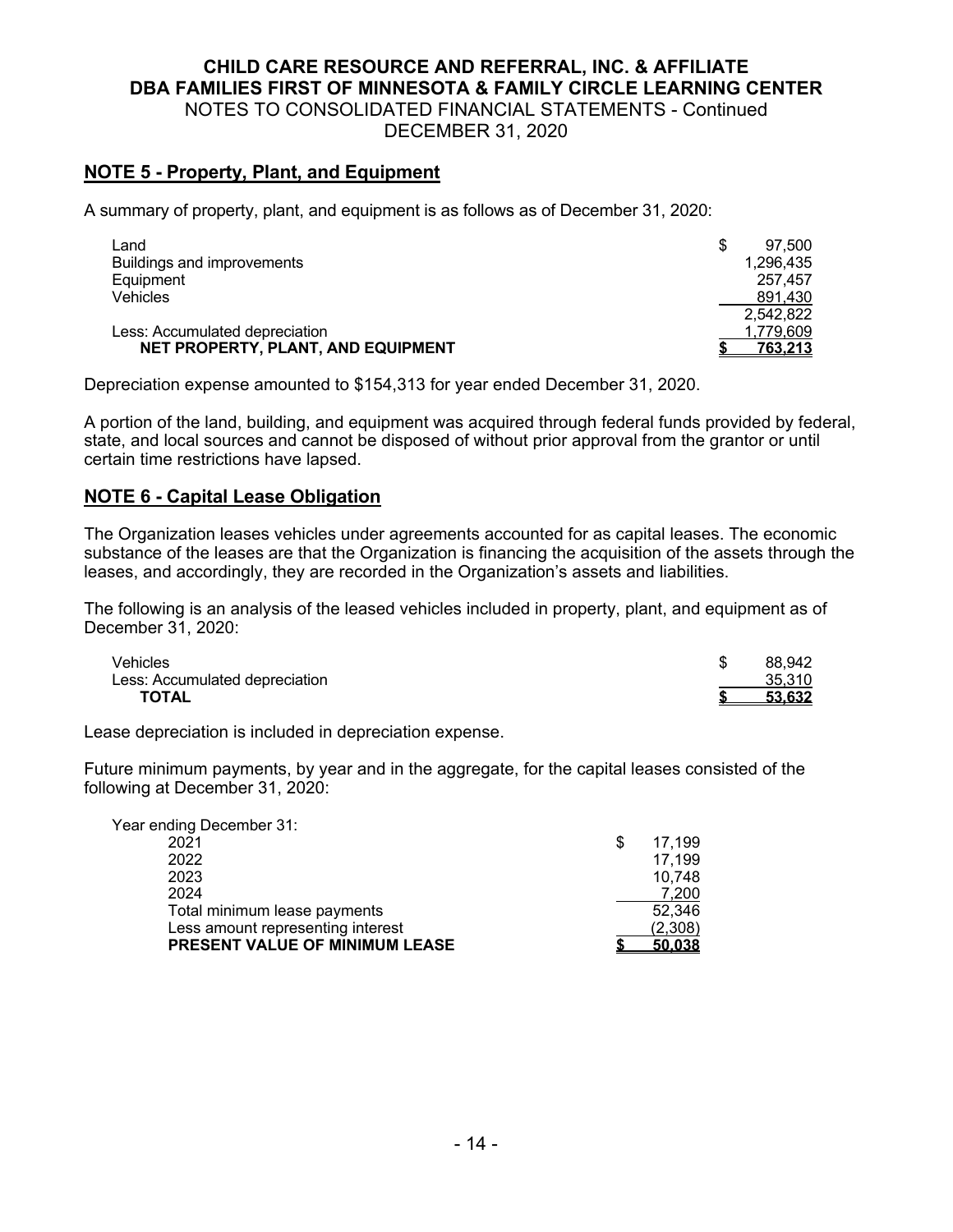## **NOTE 7 - Net Assets**

Net assets with donor restrictions are restricted for the following purpose as of December 31, 2020:

| Promises to give that are not restricted by donors,<br>but which are unavailable for expenditure until due | 1.995 |
|------------------------------------------------------------------------------------------------------------|-------|
| <b>TOTAL NET ASSETS WITH DONOR RESTRICTIONS</b>                                                            | 1.995 |

Net assets were released from donor restrictions by occurrence of the passage of time specified by the donors as follows for the year ended December 31, 2020:

| <b>Expiration of time restrictions</b>    |                  |
|-------------------------------------------|------------------|
| Equipment and supplies<br><b>Salaries</b> | 12,998<br>27,341 |
| Satisfaction of purpose restrictions:     |                  |
| Expiration of time restrictions           | 7.125            |

### **NOTE 8 - Support from Governmental Units**

The Organization and Affiliate received approximately 92 percent of their support and revenue from federal, state, and local governments for the year ended December 31, 2020. Receivables from governmental units at December 31, 2020 were approximately \$757,706. A material change in this level of support would likely result in a corresponding change in the level of program activity of the Organization and Affiliate.

### **NOTE 9 - Paycheck Protection Program (PPP) Loan**

The Organization was granted a \$150,000 loan under the PPP administered by a Small Business Administration (SBA) approved partner. The loan is uncollateralized and is fully guaranteed by the Federal government. The Organization initially recorded the loan as a refundable advance and subsequently recognized grant revenue in accordance with guidance for conditional contributions, that is, once the measurable performance or other barrier and right of return of the PPP loan no longer existed. The Organization has recognized \$150,000 as grant revenue for the year ended December 31, 2020.

#### **NOTE 10 - In-Kind Contributions**

The value of in-kind donations included in the statements of activities and the corresponding expenses are as follows for the year ended December 31, 2020:

**Facility rent \$ 106.532**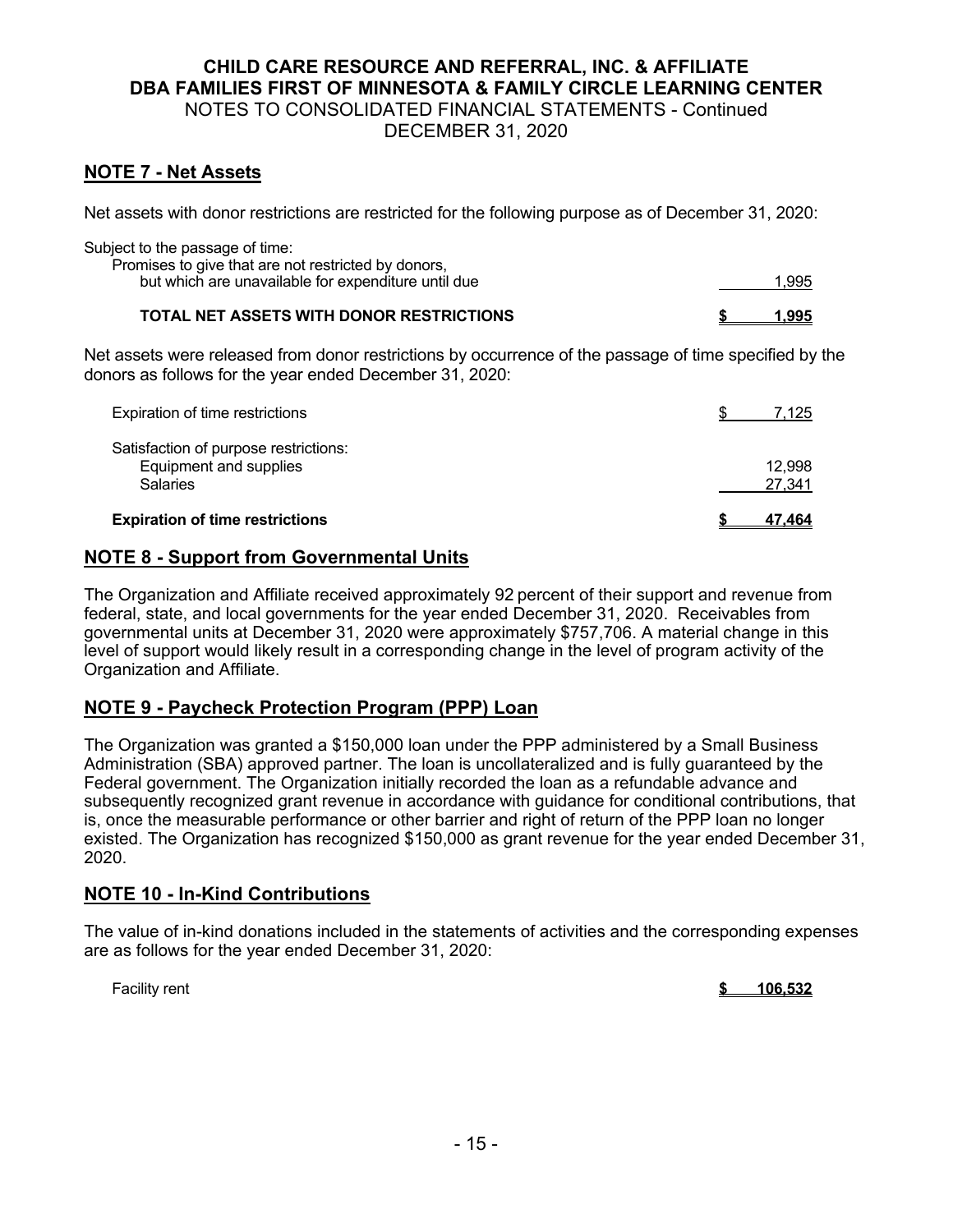## **NOTE 11 - Defined Contribution Pension Plan**

The Organization sponsors a defined contribution pension plan covering substantially all employees that have been employed with the Organization for at least one year, are at least 20.5 years of age, and complete 1,000 hours of service annually. The plan allows employees to defer a portion of their salary. The Organization may make a matching contribution up to 1 percent of employee deferrals. During the year ended December 31, 2020 employer contributions were \$254,019.

### **NOTE 12 - Operating Leases**

The Organization and Affiliate lease facilities at six locations under operating leases with terms ranging from two to fifteen years. Rental expense under these leases for the year ended December 31, 2020 were \$460,194.

Future minimum payments for the five years following December 31, 2020, by year and in the aggregate under operating leases with initial or remaining terms of one year or more are as follows:

| 2021 | 202,916 |
|------|---------|
| 2022 | 164,132 |
| 2023 | 164,968 |
| 2024 | 147.457 |
| 2025 | 56,464  |

### **NOTE 13 - Related Party Transactions**

During the year ended December 31, 2020, the Organization made rental payments of \$241,920 to 1026 East Center Street LLC. Beginning in 2020, the Organization charged 1026 East Center Street LLC for certain facilities management services. The Organization received \$36,400 for these services during the year ended December 31, 2020. The Organization has a significant influence over 1026 East Center Street LLC as a 50 percent owner and accounts for the investment under the equity method.

### **NOTE 14 – Risks and Uncertainties**

**COVID-19 Pandemic** - During 2020, the world-wide coronavirus pandemic impacted national and global economies. The Organization and Affiliate are closely monitoring its operations, liquidity and capital resources and is actively working to minimize the current and future impact of this unprecedented situation. As of the date of issuance of these consolidated financial statements, the current and future full impact to the Organization and Affilaite is not known.

### **NOTE 15 – Prior Period Adjustment**

In 2020, it was discovered that the operation activities during 2019 of the Affiliate, Early Care Education and Innovation, Inc., were improperly excluded from the consolidated financial statements causing 2020 beginning assets to be understated by \$96,474, beginning liabilities to be understated by 49,684, and beginning net assets without donor restrictions to be understated by 46,790. The Affiliate's liabilities of \$44,111 and receivables of \$858 and the corresponding receivable and liability on Child Care Resource and Referral, Inc. were subsequently eliminated during consolidation.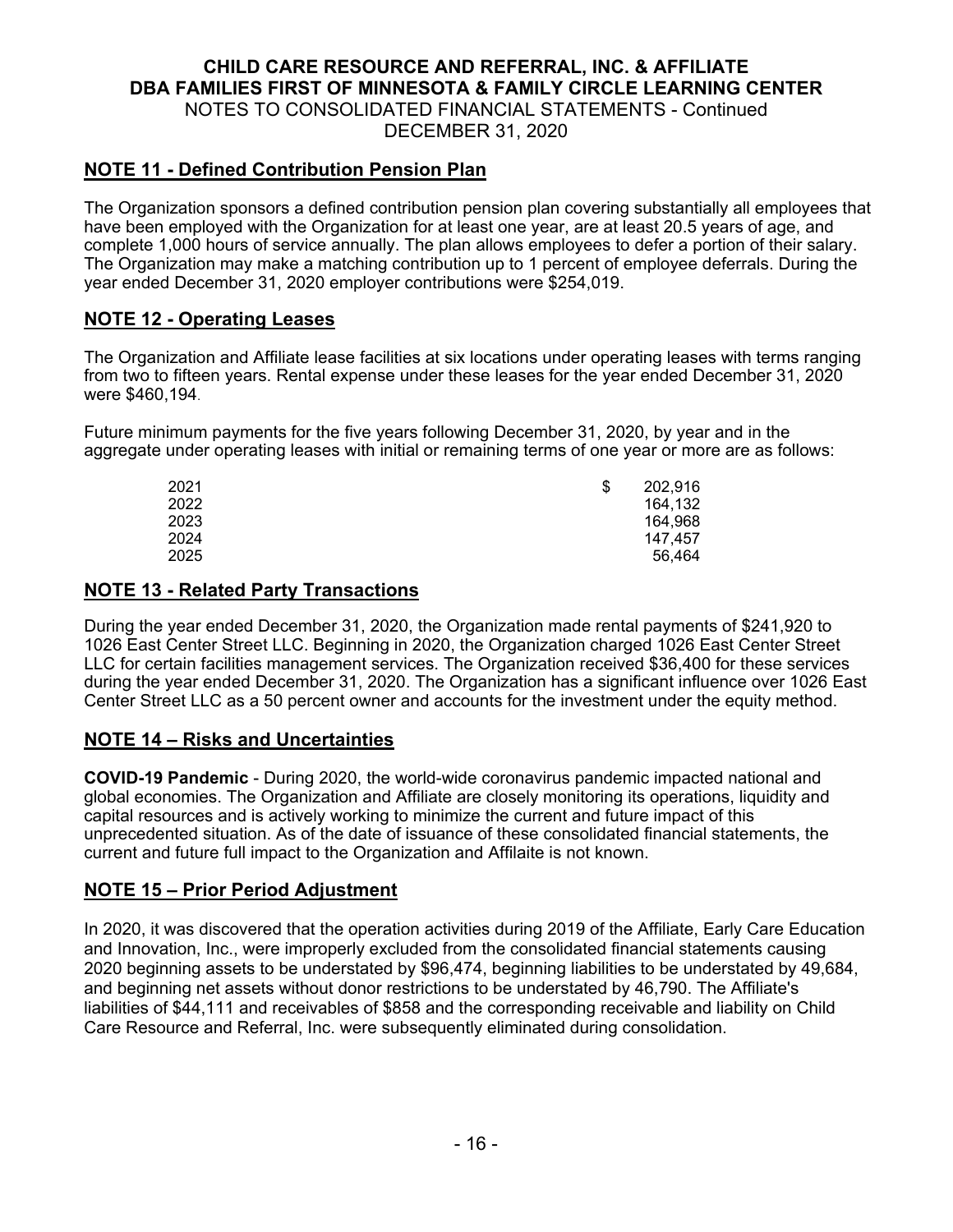**SUPPLEMENTARY INFORMATION**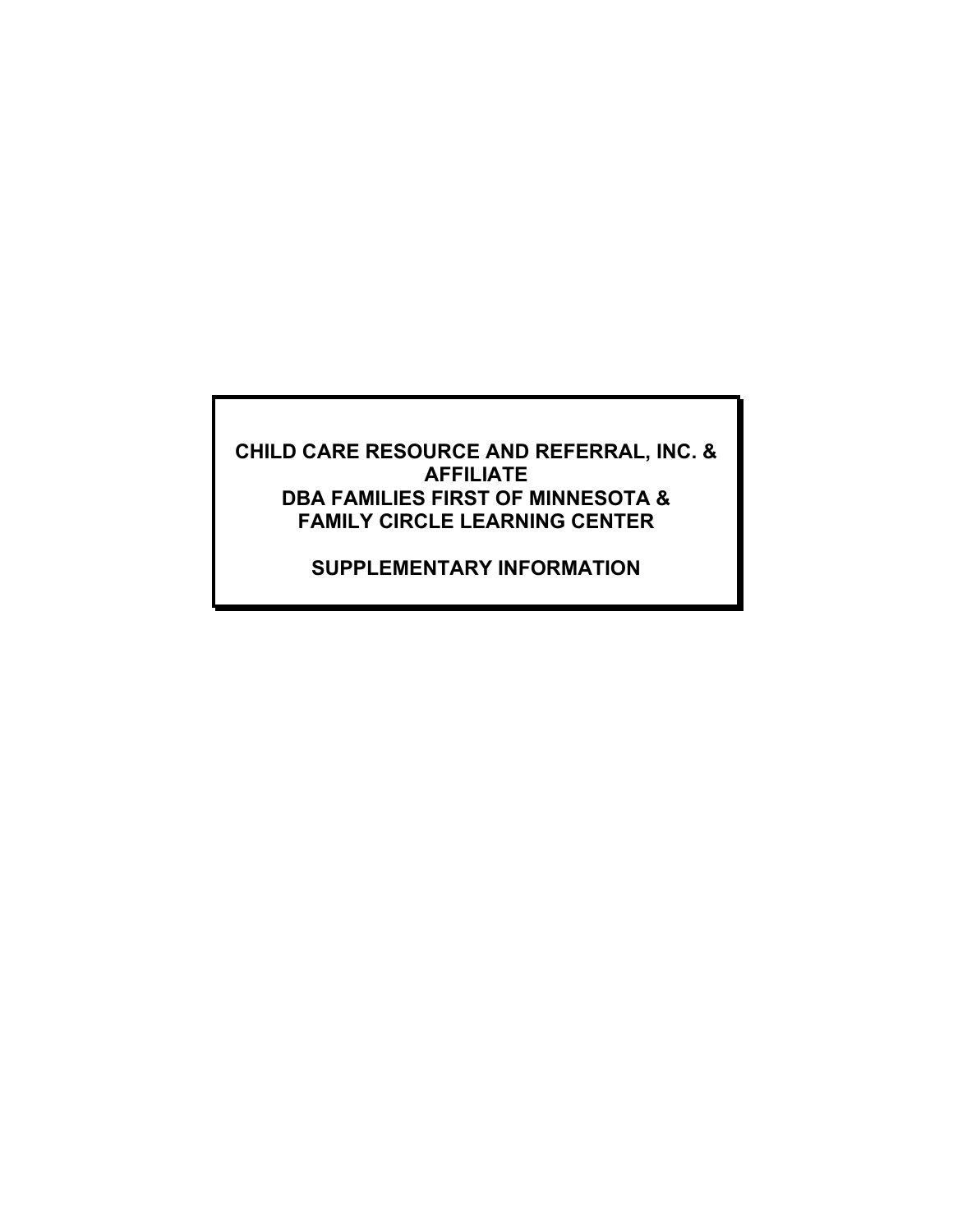SCHEDULE OF EXPENDITURES OF FEDERAL AWARDS YEAR ENDED DECEMBER 31, 2020

| <b>FEDERAL GRANTOR/</b><br>PASS-THROUGH GRANTOR<br>PROGRAM OR CLUSTER TITLE                                                                                                                                                                                                | FEDERAL<br><b>CFDA</b><br><b>NUMBER</b>                  | PASS-THROUGH<br><b>GRANT</b><br><b>IDENDIFICATION</b><br><b>NUMBER</b>                 | <b>FEDERAL</b><br><b>EXPENDITURES</b>                                                               |
|----------------------------------------------------------------------------------------------------------------------------------------------------------------------------------------------------------------------------------------------------------------------------|----------------------------------------------------------|----------------------------------------------------------------------------------------|-----------------------------------------------------------------------------------------------------|
| U.S. Department of Agriculture                                                                                                                                                                                                                                             |                                                          |                                                                                        |                                                                                                     |
| Passed through<br>Minnesota Department of<br><b>Human Services</b><br>Child care food program                                                                                                                                                                              | 10.558                                                   |                                                                                        | 120,133<br>\$                                                                                       |
| U.S. Department of Health and<br><b>Human Services</b>                                                                                                                                                                                                                     |                                                          |                                                                                        |                                                                                                     |
| <b>Direct</b><br><b>Head Start</b><br>Head Start T&TA<br>Early Head Start<br>Early Head Start T&TA<br>Early Head Start CC<br>Partnership<br>Early Head Start CC<br>Partnership T&TA<br>Covid<br>Covid CCP<br><b>Total Head Start</b><br><b>CCDF Cluster Passed through</b> | 93.600<br>93.600<br>93.600<br>93.600<br>93.600<br>93.600 | 05CH8394/06<br>05CH8394/06<br>05CH8394/06<br>05CH8394/06<br>05HP0014/04<br>05HP0014/04 | 3,666,827<br>31,549<br>1,773,978<br>30,555<br>1,173,988<br>23,227<br>350,644<br>61,516<br>7,112,284 |
| Minnesota Department of<br>Human Services<br>Child Care and Development<br>Child Care and Development<br>Child Care and Development<br><b>Total CCDF Cluster</b>                                                                                                           | 93.575<br>93.575<br>93.575                               |                                                                                        | 1,100,634<br>443,722<br>223,537<br>1,767,893                                                        |
| Coronavirus Relief Fund through<br>Minnesota Department of<br><b>Human Services</b><br>COVID-19 Public Health Support Funds for Child Care                                                                                                                                 |                                                          |                                                                                        | 46,750                                                                                              |
| Total U.S. Department of Health and Human Services                                                                                                                                                                                                                         |                                                          |                                                                                        | 8,926,927                                                                                           |
| TOTAL FEDERAL AWARDS EXPENDED                                                                                                                                                                                                                                              |                                                          |                                                                                        | 9,047,060<br>\$                                                                                     |

The accompanying notes are an integral part of this schedule.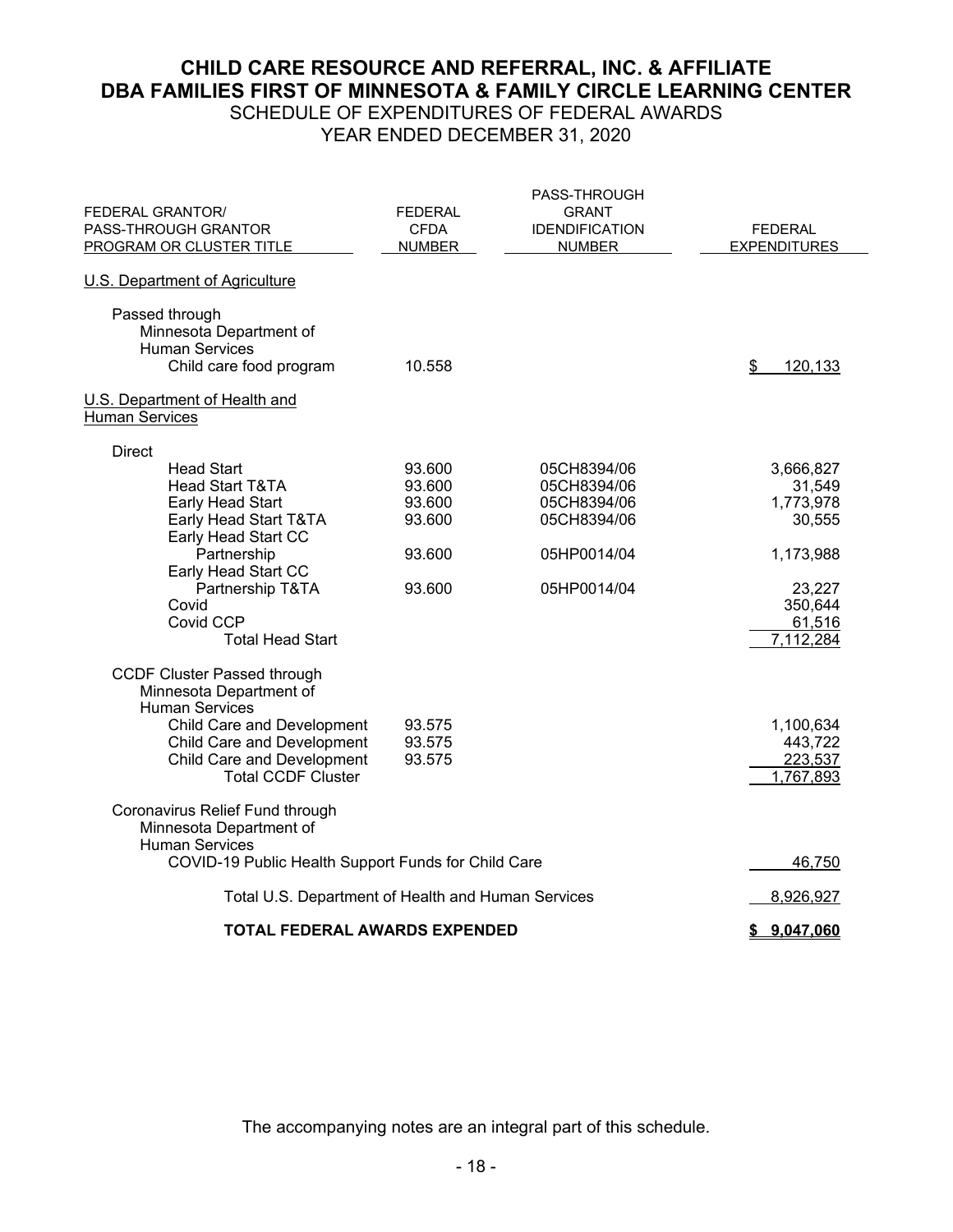### **CHILD CARE RESOURCE AND REFERRAL, INC. & AFFILIATE DBA FAMILIES FIRST OF MINNESOTA & FAMILY CIRCLE LEARNING CENTER**  NOTES TO THE SCHEDULE OF EXPENDITURES OF FEDERAL AWARDS YEAR ENDED DECEMBER 31, 2020

## **NOTE 1 - Basis of Presentation**

The accompanying schedule of expenditures of federal awards (the Schedule) includes the federal award activity of Child Care Resource and Referral, Inc. & Affiliate under the programs of the federal government for the year ended December 31, 2020. The information in this Schedule is presented in accordance with the requirements of Title 2 U.S. Code of Federal Regulations Part 200, Uniform Administrative Requirements, Cost Principles, and Audit Requirements for Federal Awards (Uniform Guidance). Because the Schedule presents only a selected portion of the operations of Child Care Resource and Referral, Inc. & Affiliate, it is not intended to and does not present the financial position, changes in net assets, or cash flows of Child Care Resource and Referral, Inc. & Affiliate.

### **NOTE 2 - Summary of Significant Accounting Policies**

Expenditures reported on the Schedule are reported on the accrual basis of accounting. Such expenditures are recognized following the cost principles contained in the Uniform Guidance, wherein certain types of expenditures are not allowable or are limited as to reimbursement.

### **NOTE 3 - Indirect Cost Rate**

Child Care Resource and Referral, Inc. & Affiliate have not elected to use the 10 percent de minimis indirect cost rate as allowed under the Uniform Guidance.

### **NOTE 4 - Subrecipient**

Child Care Resource and Referral, Inc. & Affiliate provided no federal awards to subrecipients during the year ending December 31, 2020.

### **NOTE 5 - Disclosure of Other Forms of Assistance**

Child Care Resource and Referral, Inc. & Affiliate received no federal or state awards of non-monetary assistance that are required to be disclosed for the year ended December 31, 2020. Child Care Resource and Referral, Inc. & Affiliate had no federal or state loans or loan guarantors required to be disclosed for the year ended December 31, 2020.

### **NOTE 6 - Property, Plant, and Equipment**

Property, plant, and equipment acquired with grant funds are recorded as expenditures in the period of purchase on this schedule instead of being capitalized and depreciated over their estimated useful lives as required by generally accepted accounting principles.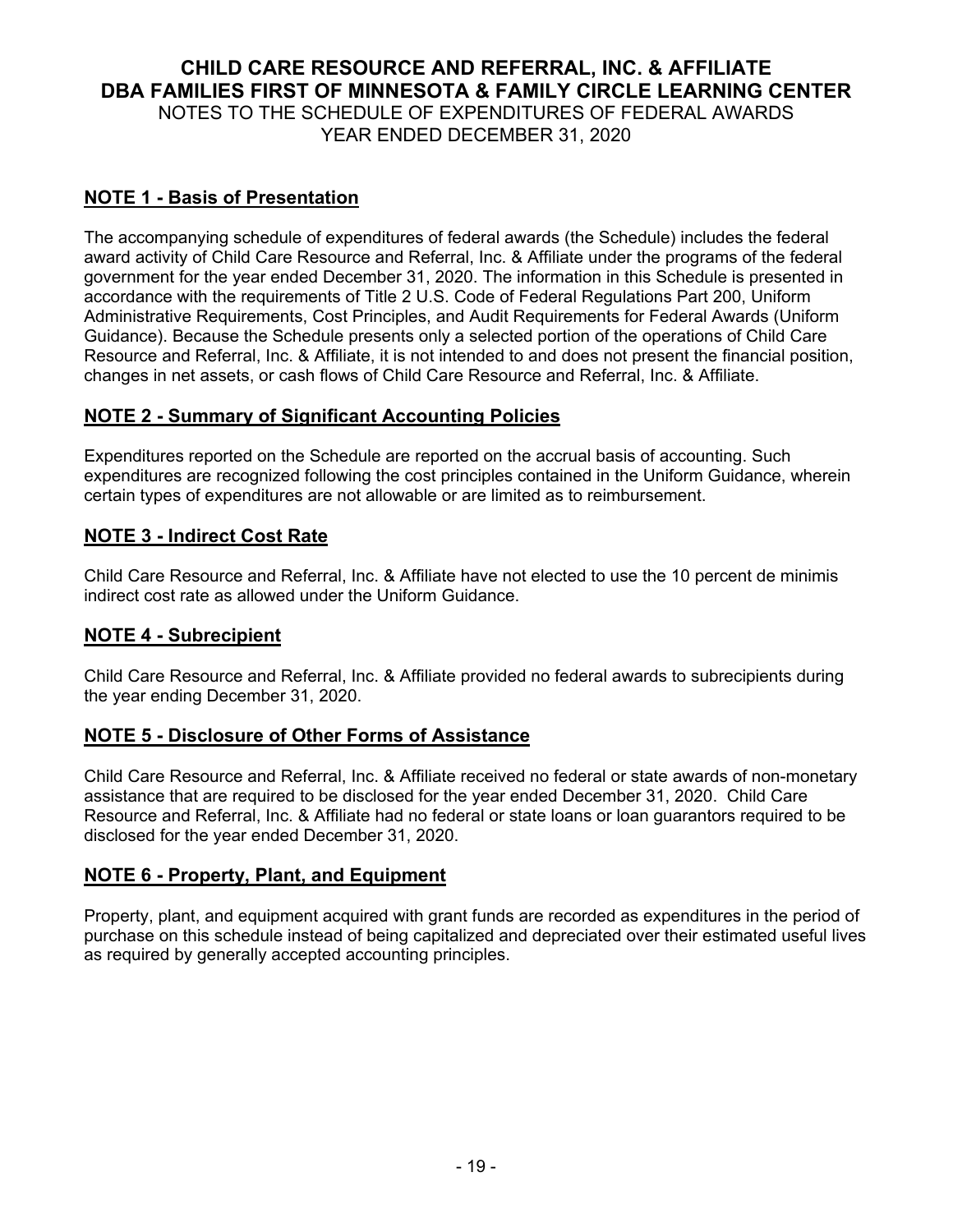**OTHER REPORTS**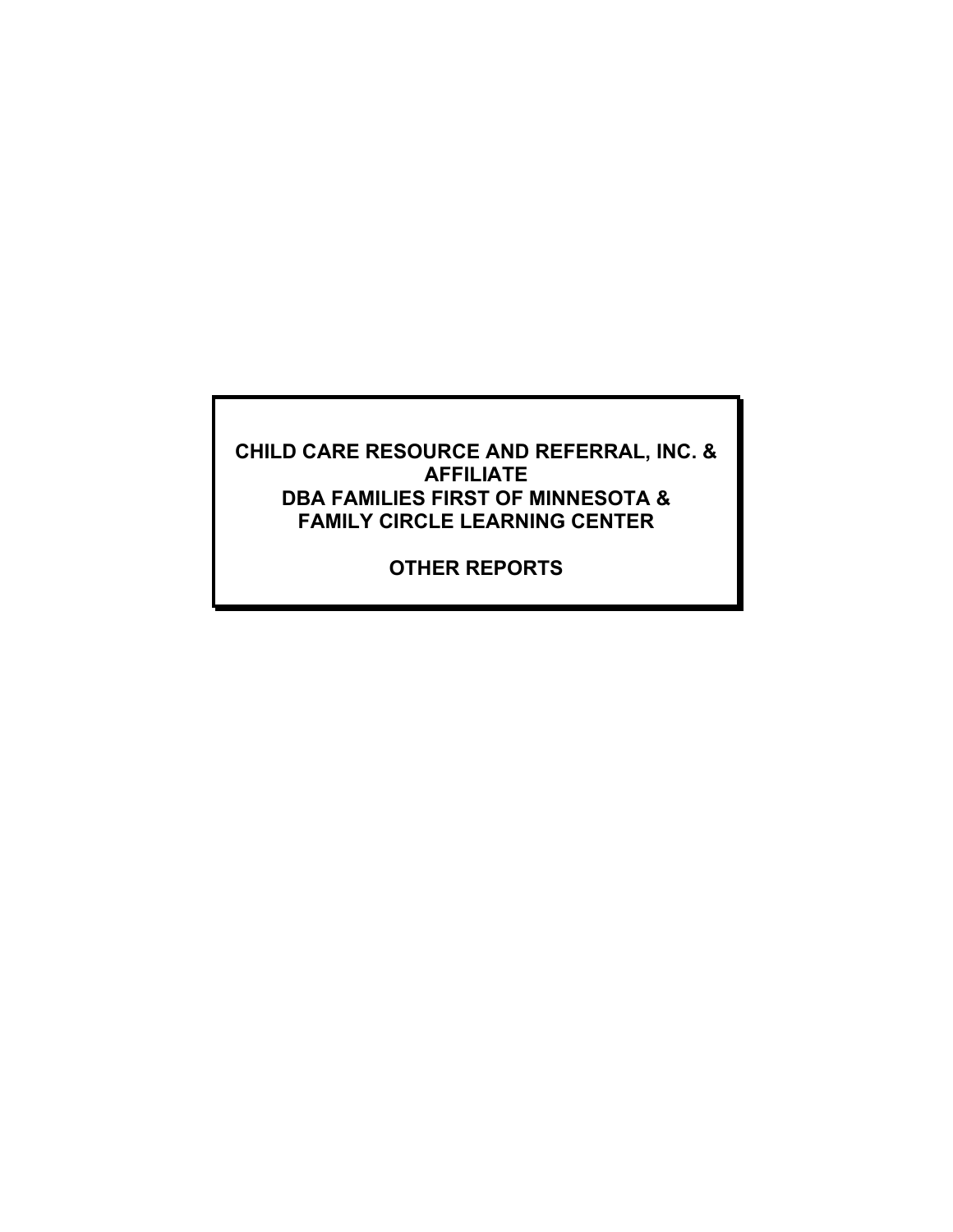

#### **INDEPENDENT AUDITORS' REPORT ON INTERNAL CONTROL OVER FINANCIAL REPORTING AND ON COMPLIANCE AND OTHER MATTERS BASED ON AN AUDIT OF CONSOLIDATED FINANCIAL STATEMENTS PERFORMED IN ACCORDANCE WITH** *GOVERNMENT AUDITING STANDARDS*

To the Board of Directors and Management of Child Care Resource and Referral, Inc. & Early Care Education and Innovations, Inc. DBA Families First of Minnesota & Family Circle Learning Center Rochester, Minnesota

We have audited, in accordance with the auditing standards generally accepted in the United States of America and the standards applicable to financial audits contained in *Government Auditing Standards*, issued by the Comptroller General of the United States, the consolidated financial statements of Child Care Resource and Referral, Inc. (the "Organization") & Early Care Education and Innovations, Inc. (the "Affiliate") (nonprofit organizations) which comprise the consolidated statement of financial position as of December 31, 2020 and the related consolidated statements of activities, and cash flows for the year then ended, and the related notes to the consolidated financial statements, and have issued our report thereon dated August 24, 2021.

### **Internal Control Over Financial Reporting**

In planning and performing our audit of the consolidated financial statements, we considered the Organization's internal control over financial reporting (internal control) to determine the audit procedures that are appropriate in the circumstances for the purpose of expressing our opinion on the consolidated financial statements, but not for the purpose of expressing an opinion on the effectiveness of the Organization's internal control over financial reporting. Accordingly, we do not express an opinion on the effectiveness of the Organization's internal control.

A deficiency in internal control exists when the design or operation of a control does not allow management or employees, in the normal course of performing their assigned functions, to prevent, or detect and correct misstatements on a timely basis. A material weakness is a deficiency, or a combination of deficiencies, in internal control such that there is a reasonable possibility that a material misstatement of the Organization's consolidated financial statements will not be prevented, or detected and corrected on a timely basis. A significant deficiency is a deficiency, or a combination of deficiencies, in internal control that is less severe than a material weakness, yet important enough to merit attention by those charged with governance.

Our consideration of internal control was for the limited purpose described in the first paragraph of this section and was not designed to identify all deficiencies in internal control that might be material weaknesses or significant deficiencies. Given these limitations, during our audit we did not identify any deficiencies in internal control that we consider to be material weaknesses. However, material weaknesses may exist that have not been identified.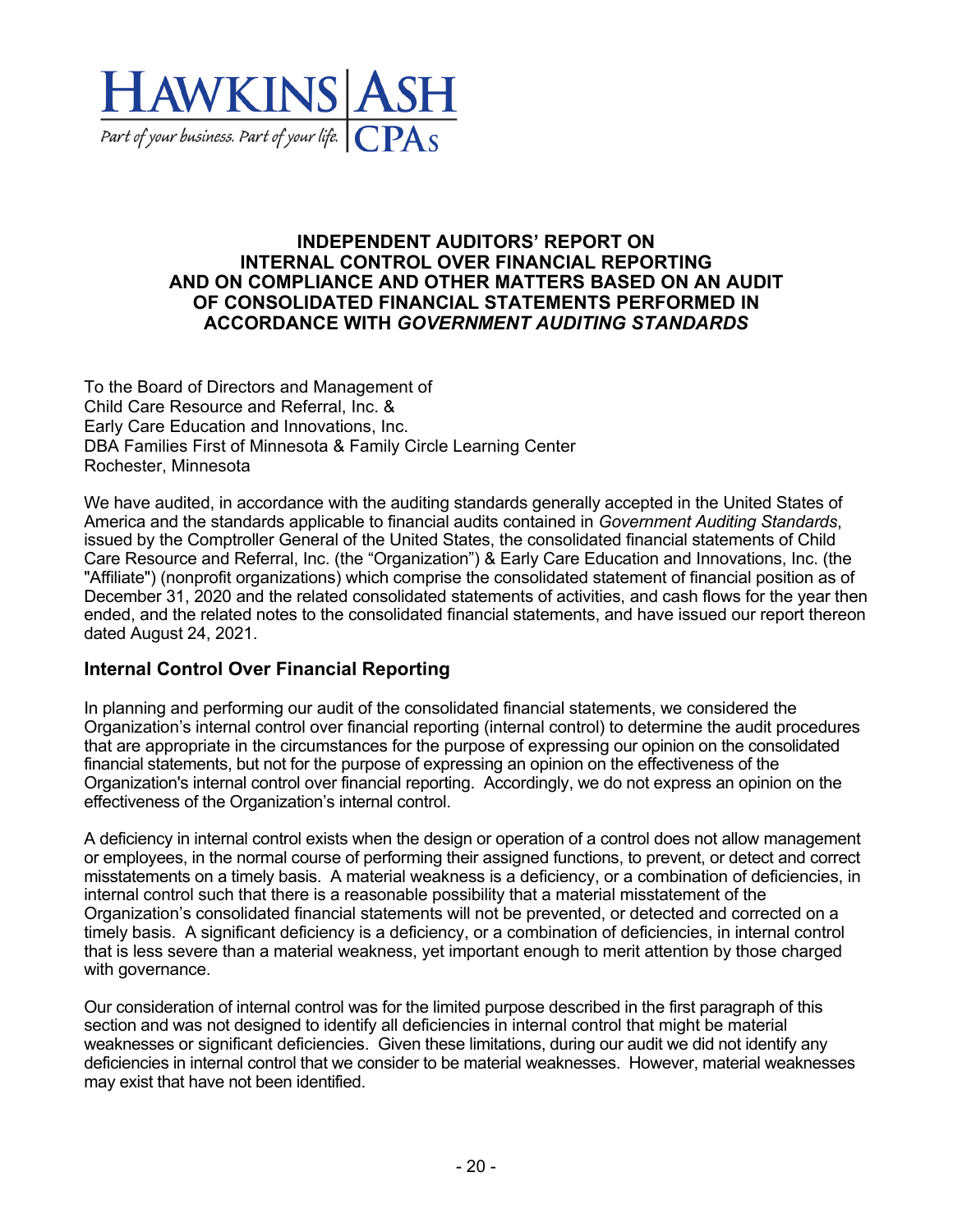## **Compliance and Other Matters**

As part of obtaining reasonable assurance about whether the Organization's consolidated financial statements are free of material misstatement, we performed tests of its compliance with certain provisions of laws, regulations, contracts, and grant agreements, noncompliance with which could have a direct and material effect on the determination of financial statement amounts. However, providing an opinion on compliance with those provisions was not an objective of our audit, and accordingly, we do not express such an opinion. The results of our tests disclosed no instances of noncompliance or other matters that are required to be reported under *Government Auditing Standards*.

#### **Purpose of this Report**

The purpose of this report is solely to describe the scope of our testing of internal control and compliance and the results of that testing, and not to provide an opinion on the effectiveness of the Organization's internal control or on compliance. This report is an integral part of an audit performed in accordance with *Government Auditing Standards* in considering the Organization's internal control and compliance. Accordingly, this communication is not suitable for any other purpose.

Hawkie Ash CPAS, LLP

Rochester, Minnesota August 24, 2021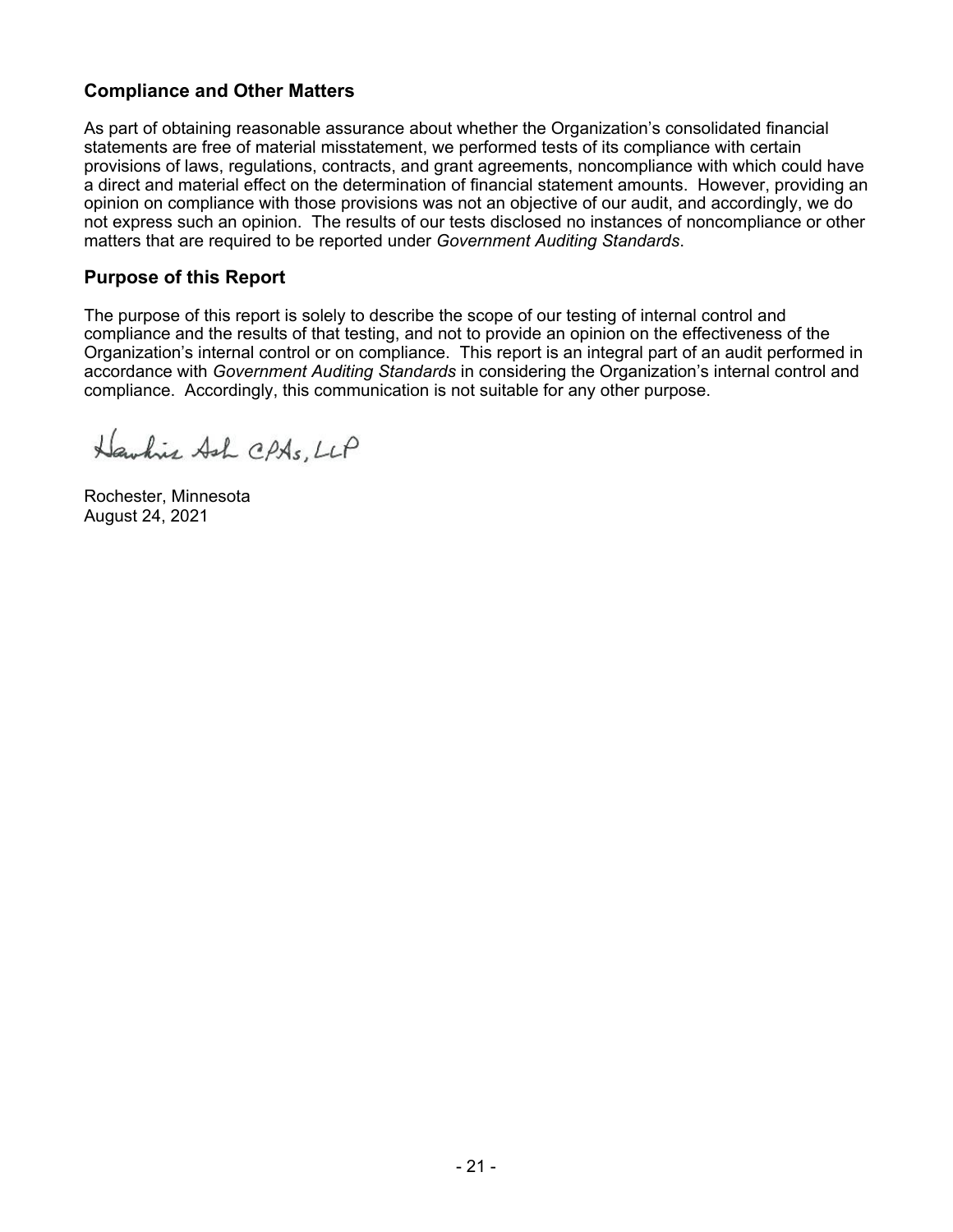

#### **INDEPENDENT AUDITORS' REPORT ON COMPLIANCE FOR EACH MAJOR FEDERAL PROGRAM AND ON INTERNAL CONTROL OVER COMPLIANCE REQUIRED BY THE UNIFORM GUIDANCE**

To the Board of Directors and Management of Child Care Resource and Referral, Inc. & Early Care Education and Innovations, Inc. DBA Families First of Minnesota & Family Circle Learning Center Rochester, Minnesota

#### **Report on Compliance for Each Major Federal Program**

We have audited Child Care Resource and Referral, Inc.'s (the "Organization") & Early Care Education and Innovations, Inc. (the "Affiliate") compliance with the types of compliance requirements described in the *OMB Compliance Supplement* that could have a direct and material effect on each of the Organization's major federal programs for the year ended December 31, 2020. The Organization's major federal programs are identified in the summary of auditor's results section of the accompanying schedule of findings and questioned costs.

#### *Management's Responsibility*

Management is responsible for compliance with the federal statutes, regulations, and terms and conditions applicable to its federal programs.

#### *Auditors' Responsibility*

Our responsibility is to express an opinion on compliance for each of the Organization's major federal programs based on our audit of the types of compliance requirements referred to above. We conducted our audit of compliance in accordance with auditing standards generally accepted in the United States of America; the standards applicable to financial audits contained in *Government Auditing Standards*, issued by the Comptroller General of the United States; and the audit requirements of Title 2 U.S. *Code of Federal Regulations* Part 200, *Uniform Administrative Requirements, Cost Principles, and Audit Requirements for Federal Awards* (Uniform Guidance). Those standards and the Uniform Guidance require that we plan and perform the audit to obtain reasonable assurance about whether noncompliance with the types of compliance requirements referred to above that could have a direct and material effect on a major federal program occurred. An audit includes examining, on a test basis, evidence about the Organization's compliance with those requirements and performing such other procedures as we considered necessary in the circumstances.

We believe that our audit provides a reasonable basis for our opinion on compliance for each major federal program. However, our audit does not provide a legal determination of the Organization's compliance.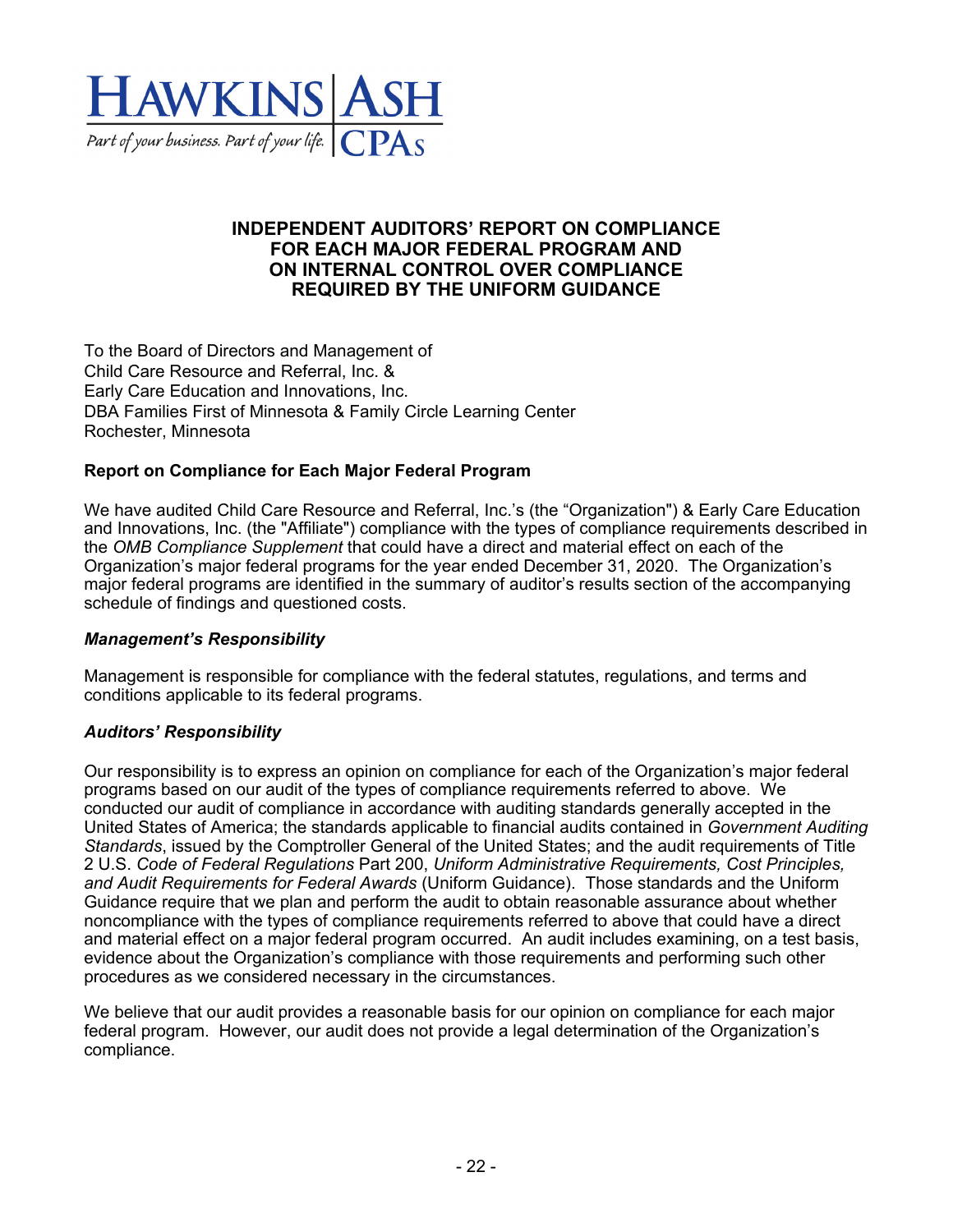#### *Opinion on Each Major Federal Program*

In our opinion, the Organization complied, in all material respects, with the types of compliance requirements referred to above that could have a direct and material effect on each of its major federal programs for the year ended December 31, 2020.

#### **Report on Internal Control Over Compliance**

Management of the Organization is responsible for establishing and maintaining effective internal control over compliance with the types of compliance requirements referred to above. In planning and performing our audit of compliance, we considered the Organization's internal control over compliance with the types of requirements that could have a direct and material effect on major federal programs to determine the auditing procedures that are appropriate in the circumstances for the purpose of expressing an opinion on compliance for each major federal program and to test and report on internal control over compliance in accordance with the Uniform Guidance, but not for the purpose of expressing an opinion on the effectiveness of internal control over compliance. Accordingly, we do not express an opinion on the effectiveness of the Organization's internal control over compliance.

A deficiency in internal control over compliance exists when the design or operation of a control over compliance does not allow management or employees, in the normal course of performing their assigned functions, to prevent, or detect and correct, noncompliance with a type of compliance requirement of a federal program on a timely basis. A material weakness in internal control over compliance is a deficiency, or combination of deficiencies, in internal control over compliance, such that there is a reasonable possibility that material noncompliance with a type of compliance requirement of a federal program will not be prevented, or detected and corrected, on a timely basis. A significant deficiency in internal control over compliance is a deficiency, or a combination of deficiencies, in internal control over compliance with a type of compliance requirement of a federal program that is less severe than a material weakness in internal control over compliance, yet important enough to merit attention by those charged with governance.

Our consideration of internal control over compliance was for the limited purpose described in the first paragraph of this section and was not designed to identify all deficiencies in internal control over compliance that might be material weaknesses or significant deficiencies. We did not identify any deficiencies in internal control over compliance that we consider to be material weaknesses. However, material weaknesses may exist that have not been identified.

The purpose of this report on internal control over compliance is solely to describe the scope of our testing of internal control over compliance and the results of that testing based on the requirements of the Uniform Guidance. Accordingly, this report is not suitable for any other purpose.

Hawkis Ash CPAS, LLP

Rochester, Minnesota August 24, 2021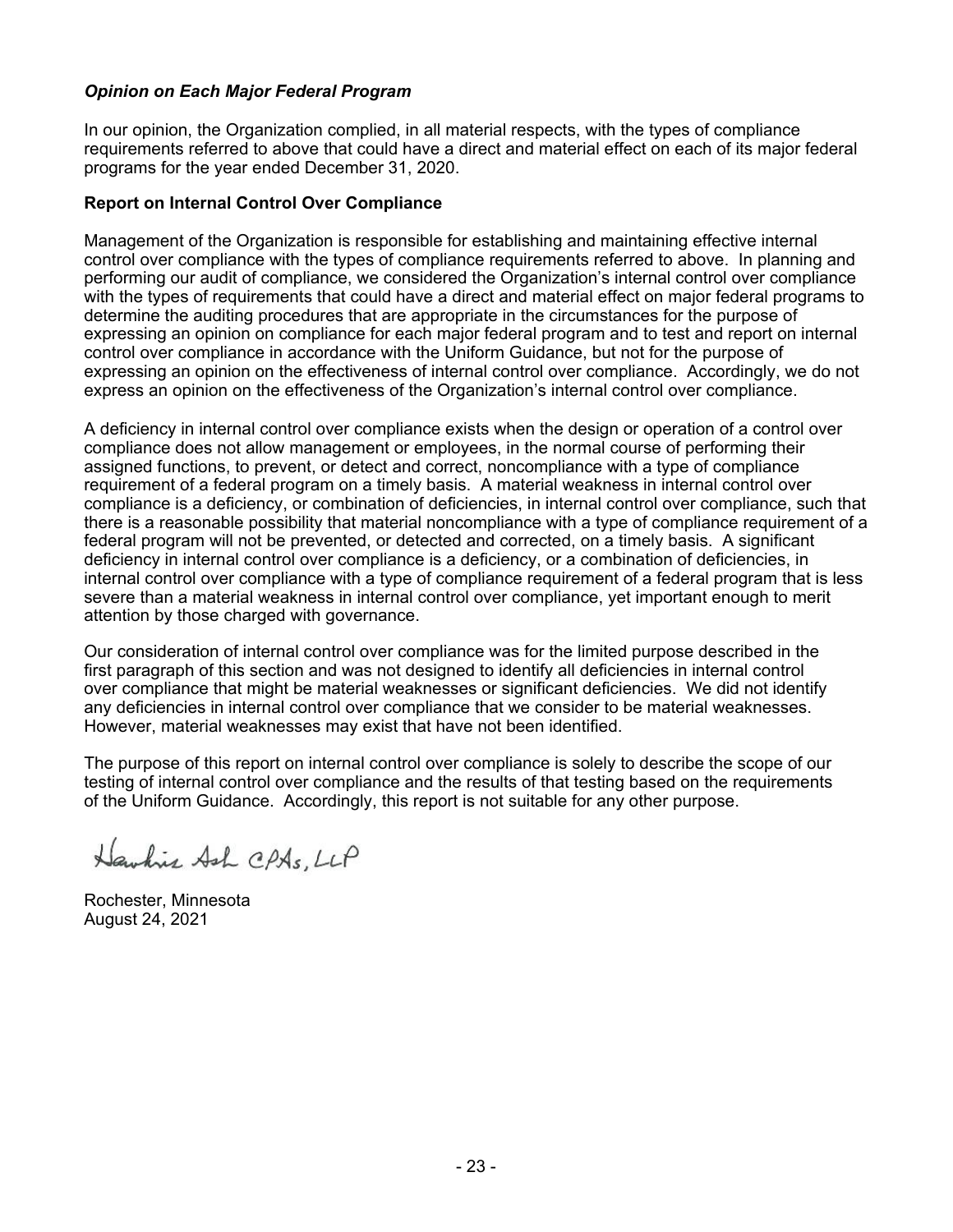# **CHILD CARE RESOURCE AND REFERRAL, INC. & AFFILIATE**

**DBA FAMILIES FIRST OF MINNESOTA & FAMILY CIRCLE LEARNING CENTER** 

SCHEDULE OF FINDINGS AND QUESTIONED COSTS YEAR ENDED DECEMBER 31, 2020

## **Section I - Summary of Auditors' Results**

| <b>Consolidated financial statements</b>                                                                  |                                                                                                |            |                    |
|-----------------------------------------------------------------------------------------------------------|------------------------------------------------------------------------------------------------|------------|--------------------|
| Type of auditors' report issued:                                                                          |                                                                                                | Unmodified |                    |
| Internal control over financial reporting:                                                                |                                                                                                |            |                    |
| Material weakness(es) identified?<br>$\bullet$                                                            |                                                                                                | Yes        | X No               |
| $\bullet$                                                                                                 | Significant deficiency(ies) identified that are not<br>considered to be material weaknesses?   | Yes        | $X$ None reported  |
| Noncompliance material to consolidated financial statements<br>noted?                                     |                                                                                                | Yes        | X No               |
| <b>Federal Awards</b>                                                                                     |                                                                                                |            |                    |
| Internal control over major federal programs:                                                             |                                                                                                |            |                    |
| Material weakness(es) identified?<br>$\bullet$                                                            |                                                                                                | Yes        | No<br>$\mathsf{X}$ |
| $\bullet$                                                                                                 | Significant deficiency(ies) identified that are not<br>considered to be material weakness(es)? | Yes        | $X$ None reported  |
| programs:                                                                                                 | Type of auditors' report issued on compliance for major                                        | Unmodified |                    |
| Any audit findings disclosed that are required to be<br>reported in accordance with the Uniform Guidance? |                                                                                                | Yes        | X No               |
| Identification of federal major program:                                                                  |                                                                                                |            |                    |
| <b>CFDA Number</b>                                                                                        | Name of Federal Program                                                                        |            |                    |
| 93.600                                                                                                    | <b>Head Start</b>                                                                              |            |                    |
| Dollar threshold used to distinguish between                                                              | Type A and Type B federal programs:                                                            | \$750,000  |                    |
| Auditee qualified as low-risk auditee?                                                                    |                                                                                                | X Yes      | No                 |
|                                                                                                           |                                                                                                |            |                    |

- **Section II Financial Statement Findings** None
- **Section III Federal Award Findings and Questioned Costs** None
- **Section IV Prior Year Findings** None